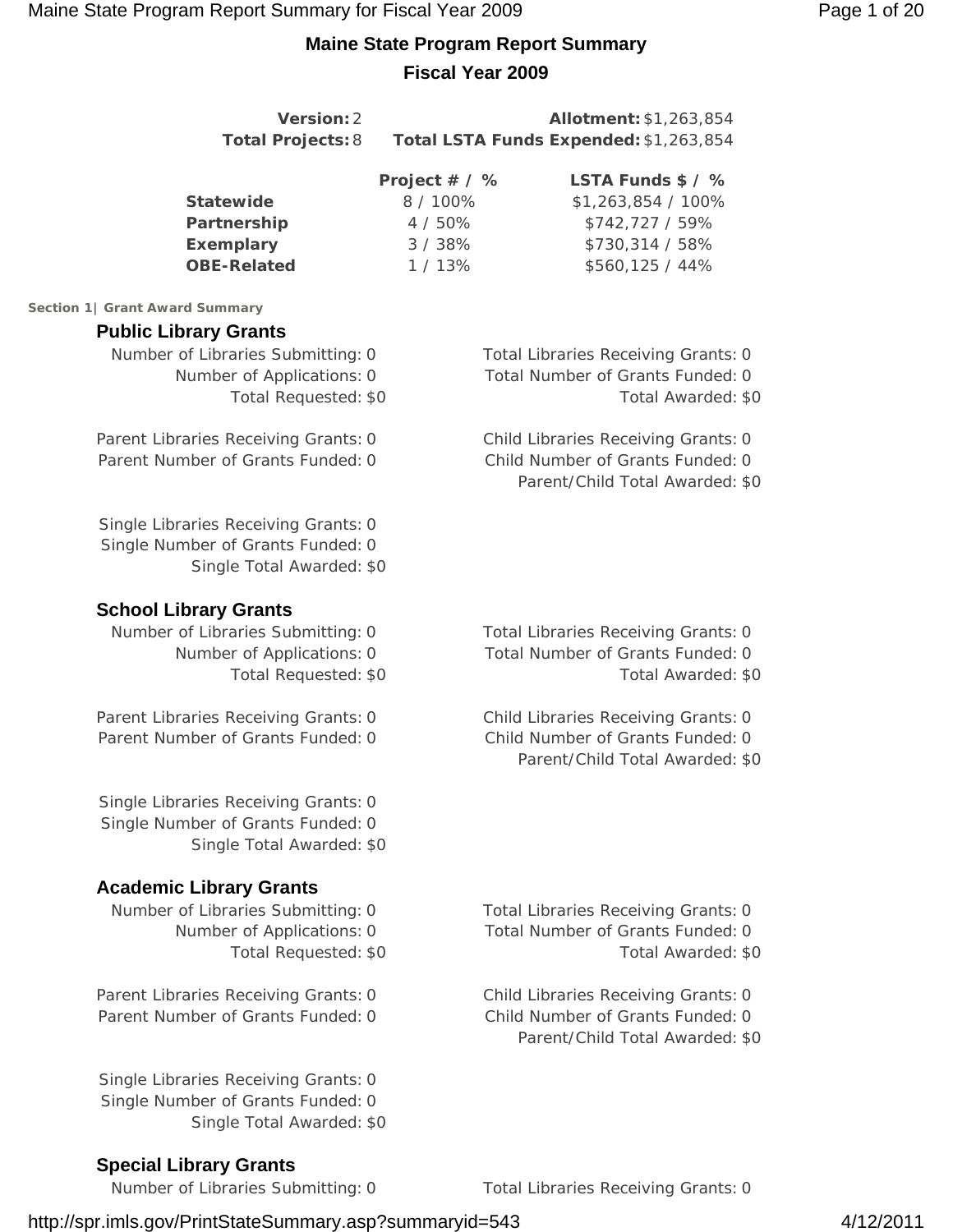| Maine State Program Report Summary for Fiscal Year 2009                                                |                                                                                                            | Page 2 of 20 |
|--------------------------------------------------------------------------------------------------------|------------------------------------------------------------------------------------------------------------|--------------|
| Number of Applications: 0<br>Total Requested: \$0                                                      | Total Number of Grants Funded: 0<br>Total Awarded: \$0                                                     |              |
| Parent Libraries Receiving Grants: 0<br>Parent Number of Grants Funded: 0                              | Child Libraries Receiving Grants: 0<br>Child Number of Grants Funded: 0<br>Parent/Child Total Awarded: \$0 |              |
| Single Libraries Receiving Grants: 0<br>Single Number of Grants Funded: 0<br>Single Total Awarded: \$0 |                                                                                                            |              |
| <b>Multi-Type Library Grants</b>                                                                       |                                                                                                            |              |
| Number of Libraries Submitting: 0<br>Number of Applications: 0<br>Total Requested: \$0                 | Total Libraries Receiving Grants: 0<br>Total Number of Grants Funded: 0<br>Total Awarded: \$0              |              |
| Parent Libraries Receiving Grants: 0<br>Parent Number of Grants Funded: 0                              | Child Libraries Receiving Grants: 0<br>Child Number of Grants Funded: 0<br>Parent/Child Total Awarded: \$0 |              |
| Single Libraries Receiving Grants: 0<br>Single Number of Grants Funded: 0<br>Single Total Awarded: \$0 |                                                                                                            |              |

# **SLAA Library Grants**

Number of Libraries Submitting: 1 Total Libraries Receiving Grants: 1 Number of Applications: 8 Total Number of Grants Funded: 8

Parent Libraries Receiving Grants: 0 Child Libraries Receiving Grants: 0 Parent Number of Grants Funded: 0 Child Number of Grants Funded: 0

Single Libraries Receiving Grants: 1 Single Number of Grants Funded: 8 Single Total Awarded: \$1,263,854

Total Requested: \$1,263,854 Total Awarded: \$1,263,854

Parent/Child Total Awarded: \$0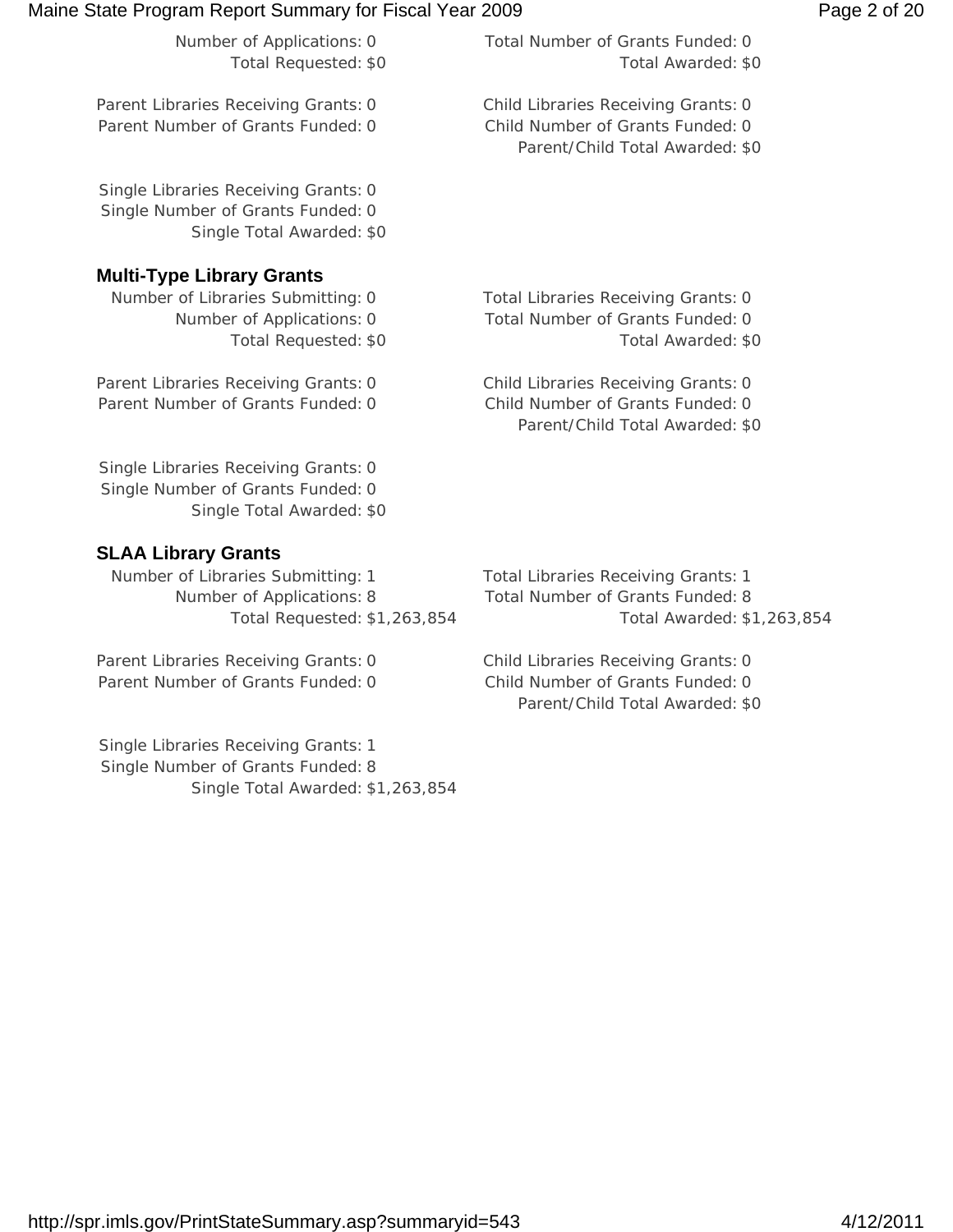# Maine State Program Report Summary for Fiscal Year 2009 **Page 3 of 20** Page 3 of 20

#### **Section 2 | OBE Summary**

**Q1:** What progress did you make in implementing OBE during this reporting period?

The Maine Regional Library System District Consultants require that workshop/meeting/continuing education (CE) attendees complete evaluation forms following each event. These evaluation forms ask attendees to list the changes they anticipate making in their library programs to best meet the needs of their patrons as a result of attending the session(s). The consultants then follow up with emails and/or postings to listservs to reinforce and encourage libraries to implement those changes. Planning for new continuing education events now focus on more specifically outcome-based results. Postevent surveys have been done to learn what changes actually took place following a C.E. event. The district consultants have implemented successful follow-up support for libraries.

**Q2:** Briefly describe your state's results in meeting its identified OBE goal(s) this reporting period.

Current work toward outcome based evaluations is as follows. Reader's Advisory (RA): During this reporting period there were 5 CE events on Reader's Advisory. Four were face to face events held regionally and one event was held online. There were 275 attendees at these 5 events. The intended outcome was to increase library staff knowledge of the value of Reader's Advisory and to improve skills in providing this service. The RA listserv was established after the last event, and 239 librarians subscribed to the RA listserv. This listserv was instituted as a tool for follow-up and to allow librarians that participated in training to share practices about how they are implementing RA in their libraries. Through the listserv librarians and consultants share tips and are now utilizing Reader's Advisory blogs to increase their RA knowledge and skills with their patrons. Database training: The purpose of these training events was to increase searching skills and build awareness of specific databases to librarians in the state. During this reporting period there were 15 CE events dedicated to training in the various statewide MARVEL databases. Nine were online webinars and seven were face to face events held at different locations statewide. 204 librarians took advantage of these opportunities. Surveys done after trainings indicated a high level of satisfaction and increased knowledge on Maine's MARVEL databases. An indicator of success is the 11% increase in the number of searches and logins of the MARVEL databases for public libraries. Maine is moving forward to plan more continuing education events and to collect and fine tune OBE data related to the goals in the 2008-2012 State Plan. Although our state programs pose challenges to incorporating and collecting OBE on a funded program basis, we will continue to work towards that goal.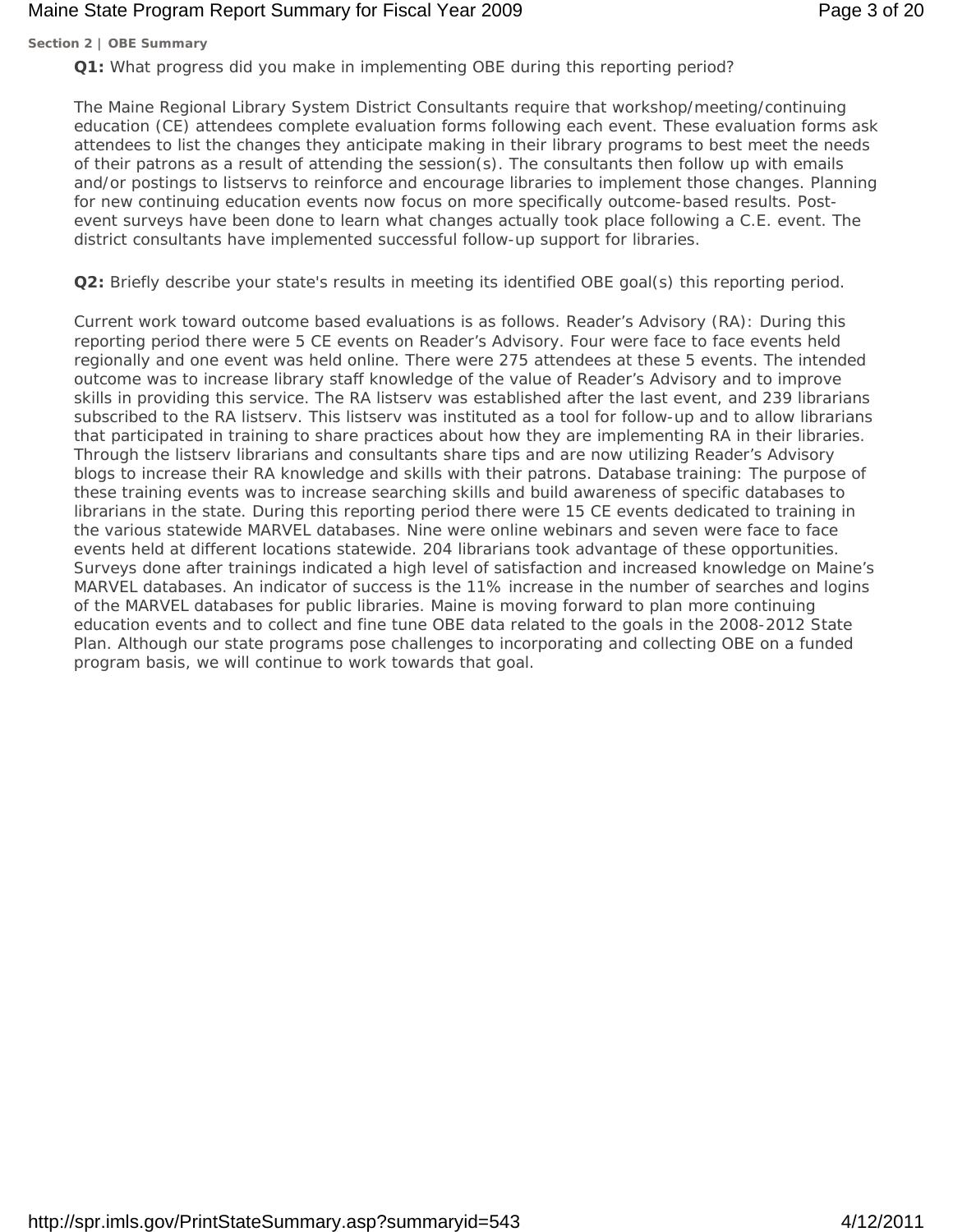# Maine State Program Report Summary for Fiscal Year 2009 **Page 4 of 20** Page 4 of 20

| Section 3   Project Reports                           |                                                                |
|-------------------------------------------------------|----------------------------------------------------------------|
| <b>Project Code:</b>                                  | 2009-ME-34615                                                  |
| <b>Project Title:</b>                                 | <b>Project Number:</b>                                         |
| Administration                                        |                                                                |
| <b>Library Name:</b>                                  | <b>Project Director:</b>                                       |
| Maine State Library                                   | Linda Lord                                                     |
| <b>Phone Number:</b>                                  | Email:                                                         |
| 207-287-5620                                          | linda.lord@maine.gov                                           |
| <b>Library Building:</b>                              |                                                                |
| Maine State Library                                   |                                                                |
| <b>LSTA Funds Expended:</b>                           | <b>Cash Match:</b>                                             |
| \$30,858                                              | \$362,439                                                      |
| <b>In Kind Contributions:</b>                         | <b>Total Cost:</b>                                             |
| $\mathcal{L}$                                         | \$393,297                                                      |
| <b>Number of Persons Served:</b>                      |                                                                |
| <b>LSTA Purpose:</b>                                  | <b>State Goal:</b>                                             |
| Services for lifelong learning                        | 1. Partnering for expansion of library<br>resources & services |
| <b>IMLS Primary Performance Category:</b>             | <b>IMLS Secondary Performance Category:</b>                    |
| Provide access to information, resources<br>and ideas | Enhance a lifetime of learning opportunities                   |
| <b>Primary Users:</b>                                 | <b>Secondary Users:</b>                                        |
| Statewide public                                      |                                                                |
| <b>Primary Services:</b>                              | <b>Secondary Services:</b>                                     |
| <b>SLAA LSTA Administration</b>                       |                                                                |
| <b>Start Date:</b>                                    | <b>End Date:</b>                                               |
| 10/2/2009                                             | 9/30/2010                                                      |
| Statewide? V                                          | Partnership?                                                   |
| Exemplary?                                            | OBE-Related?                                                   |
|                                                       |                                                                |

#### **Project Purpose:**

The following information is from the State of Maine Administrative and Accounting Manual, Section 50.20.60.: "The Statewide Central Services Cost Allocation Plan (STACAP) is used to identify and assign central services costs. Most government units provide certain services such as accounting, computing, payroll, service, motor transport, etc. to operating agencies on a centralized basis. Since federally supported awards are performed within the individual operating agencies, a process is necessary to identify these central service costs and assign them to benefiting activities on reasonable and consistent bases. The federally reviewed and approved, statewide, central service cost allocation plan (STACAP) provides that process.

#### **Project Activities/Methods:**

The following information is also from the State of Maine Administrative and Accounting Manual, Section 50.20.60: "The Financial Reporting and Analysis Division of the Office of the State Controller prepares, administers, and submits to the federal government an annual central services cost allocation plan (STACAP) for the State. One part of the plan justifies and reconciles the activities of the billed State central services (internal service and self-insurance). A second part allocated the allowable costs of other State central services benefiting agencies expending federal awards." It is this second part that pertains to the Maine State Library's acceptance of LSTA funds.

#### **Project Outputs:**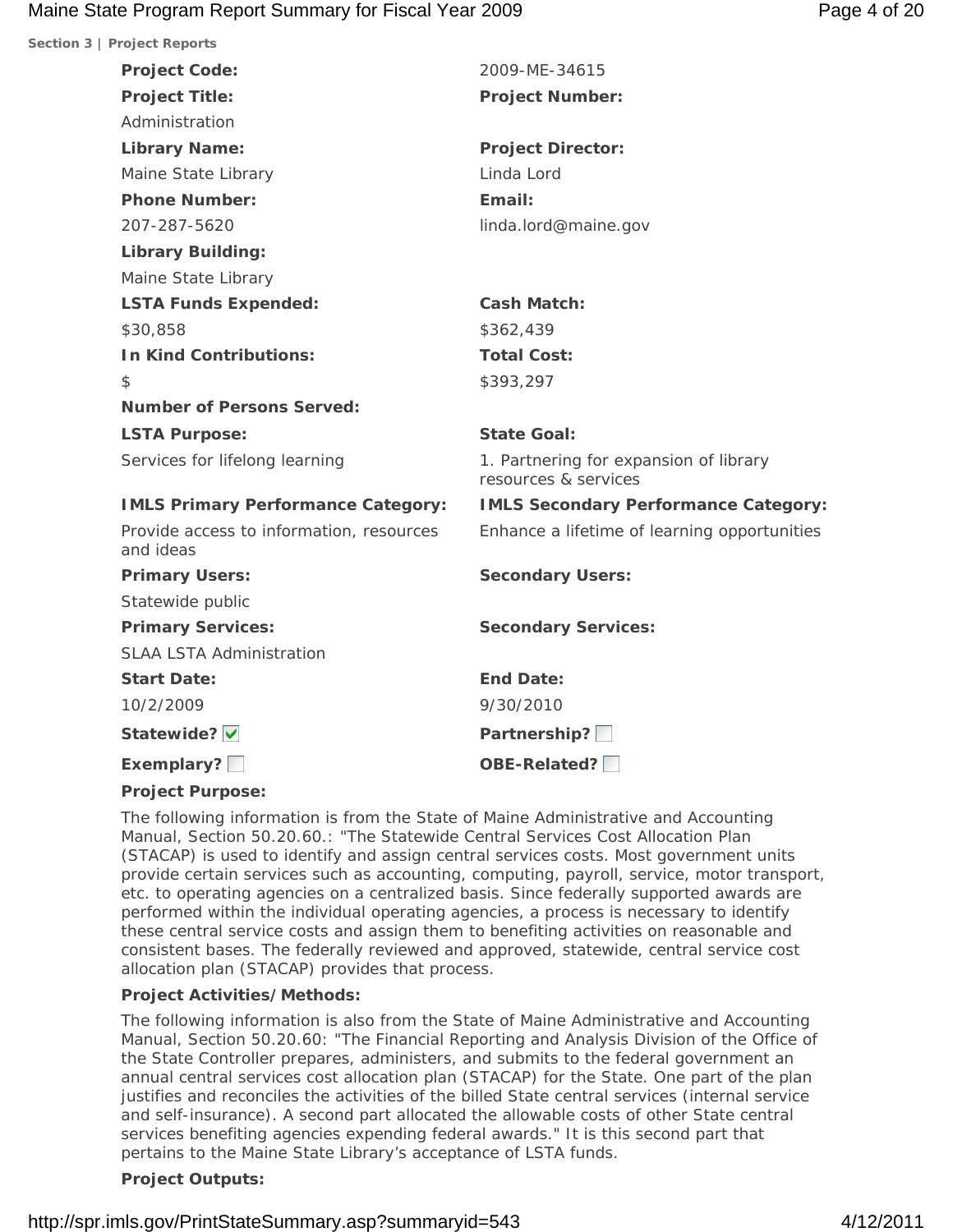# Maine State Program Report Summary for Fiscal Year 2009 **Page 5 of 20** Page 5 of 20

The purpose of the STACAP is to defray the cost of State of Maine central services. The Maine Department of Administrative and Financial Services is responsible for services that provide hearing and electricity, as well as protecting, cleaning and maintaining the Maine State Library facility.

| <b>Project Outcomes:</b>                                     |                                                                 |
|--------------------------------------------------------------|-----------------------------------------------------------------|
| <b>Other Results:</b>                                        |                                                                 |
| <b>Anecdotal Info:</b>                                       |                                                                 |
| <b>Exemplary Reason:</b>                                     |                                                                 |
| <b>Project Code:</b>                                         | 2009-ME-34612                                                   |
| <b>Project Title:</b>                                        | <b>Project Number:</b>                                          |
| Books By Mail                                                |                                                                 |
| <b>Library Name:</b>                                         | <b>Project Director:</b>                                        |
| Maine State Library                                          | Christopher Boynton                                             |
| <b>Phone Number:</b>                                         | Email:                                                          |
| 207-287-5650                                                 | chris.boyton@maine.gov                                          |
| <b>Library Building:</b>                                     |                                                                 |
| Maine State Library                                          |                                                                 |
| <b>LSTA Funds Expended:</b>                                  | <b>Cash Match:</b>                                              |
| \$159,472                                                    | \$68,854                                                        |
| <b>In Kind Contributions:</b>                                | <b>Total Cost:</b>                                              |
| \$                                                           | \$228,326                                                       |
| <b>Number of Persons Served:</b>                             |                                                                 |
| 5,043                                                        |                                                                 |
| <b>LSTA Purpose:</b>                                         | <b>State Goal:</b>                                              |
| Services to persons having difficulty using<br>libraries     | 2. Improving library services to citizens with<br>special needs |
| <b>IMLS Primary Performance Category:</b>                    | <b>IMLS Secondary Performance Category:</b>                     |
| Provide access to information, resources<br>and ideas        | Enhance a lifetime of learning opportunities                    |
| <b>Primary Users:</b>                                        | <b>Secondary Users:</b>                                         |
| People with special needs                                    | Homebound persons                                               |
| <b>Primary Services:</b>                                     | <b>Secondary Services:</b>                                      |
| Information Access and Services, Outreach<br><b>Services</b> | Books-by-mail, Homebound services                               |
| <b>Start Date:</b>                                           | <b>End Date:</b>                                                |
| 10/1/2009                                                    | 9/30/2010                                                       |
| Statewide?                                                   | Partnership?                                                    |
| Exemplary?                                                   | OBE-Related?                                                    |
| <b>Project Purpose:</b>                                      |                                                                 |

The Books by Mail (BBM) program is one of the Outreach Services of the Maine State Library. This service helps to meet the library needs of the more than 200,000 citizens in our large rural state (33,125 square miles with a population of 1,318,301) who live in towns without local libraries or in towns with public libraries open less than 15 hours a week. More details about the program may be found at http://www.maine.gov/msl/outreach/booksbymail/

#### **Project Activities/Methods:**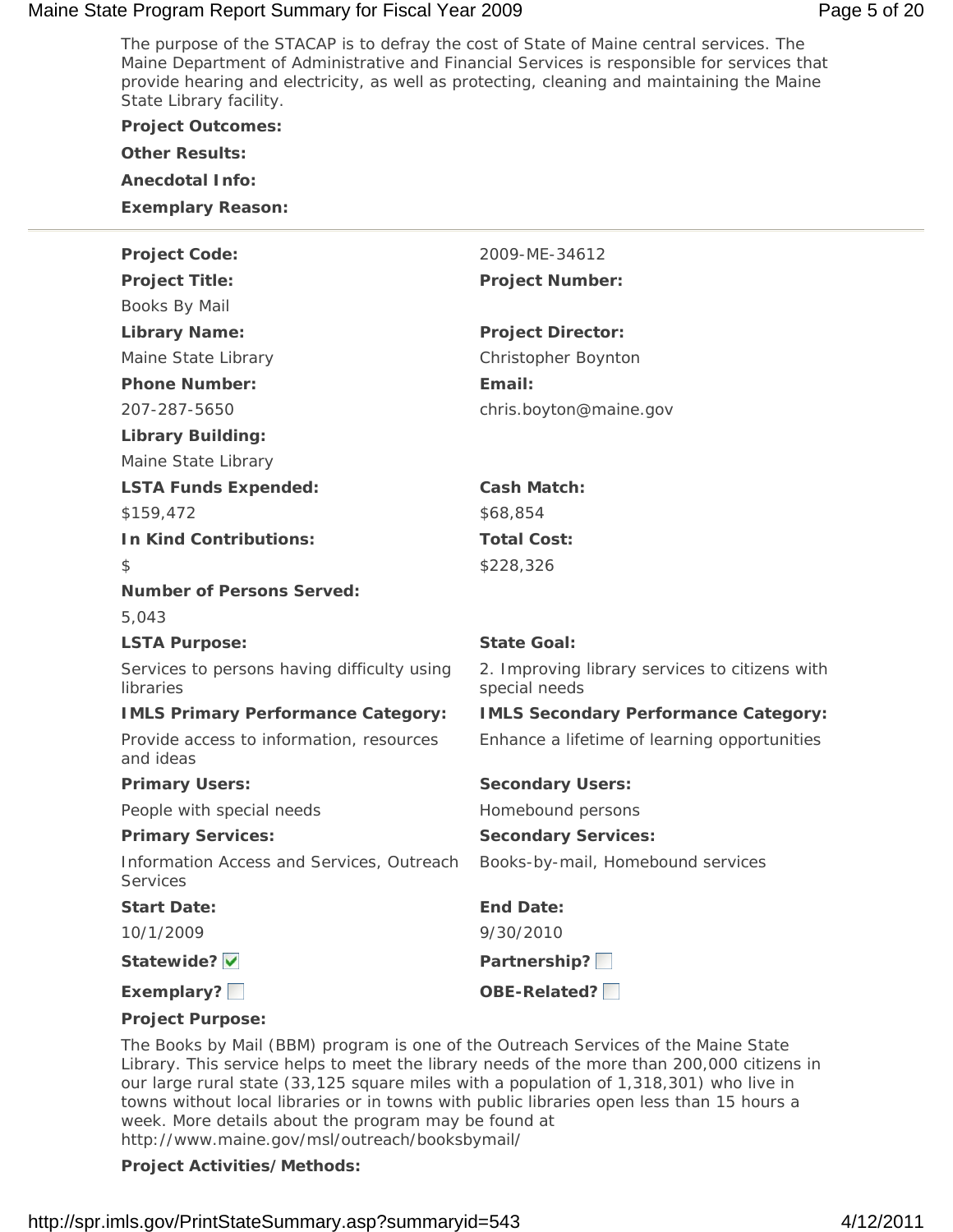# Maine State Program Report Summary for Fiscal Year 2009 **Page 6 of 20** Page 6 of 20

Rural and disabled/home bound Maine residents utilize the Books by Mail service from their homes. Patrons who do not have Internet access may make selections from paper catalogs. These are mailed to patrons upon request. Those who have the capacity to go on line can request and renew materials via an online public access catalog (OPAC) that is part of a state-wide consortium, MINERVA. Users are able to request anything available from the shared database through the OPAC. A formal reader advisory service allows users to request a specialized, recommended, reading list; the method for requesting is a form which is mailed to users and which may also be completed online. A summer reading program is conducted for the benefit of children enrolled in the Books by Mail program. MSL pays postage to and from homebound patrons. All others have to pay return postage only. A toll free phone number is provided to users. Materials selection and information about the program are available online. All state-wide licensed on-line databases are available to Books by Mail Patrons. Promotion of this program has taken place at the Common Ground Fair. Over half of the people visiting the information booth asked questions about the Books by Mail program. Over 50,000 people attended the fair this year. Staff also attended the town of Whitefield's "Education Celebration," where the Books by Mail service to that community was also promoted.

# **Project Outputs:**

560 residents (375 adults and 185 juveniles, K-12) who can not access library services because of limited local library service, geographic isolation and/or disability have requested materials and resources from the Maine State Library's Books by Mail program. 20,443 titles and 44,821 copies are in the Books by Mail collection. Materials are also available to users from other libraries through the state's Minerva system. These numbers are not counted in the BBM circulation figures. 11,497 items were loaned by the Books by Mail program to the Maine State Library's BBM patrons. 7,479 items were sent out through Minerva's interlibrary loan service. 17,600 items were borrowed from the Maine State Library's Books by Mail collection by the Minerva system.

# **Project Outcomes:**

The recreational and informational needs of Maine's rural and homebound residents are met by this program. Many home-schoolers also rely on materials from this program. An online and snail mail survey of Books by Mail users was conducted in summer (June, July, August, September) 2009. 305 users responded to the survey which asked them to respond "agree, disagree, N/A, strongly agree, strongly disagree" to 11 statements. 123 responders left narrative feedback. 95% agreed or strongly agreed with the statement "Using Books By Mail improves the quality of my life. 82% agreed or strongly agreed with the statement "If I didn't have Books By Mail I would not have access to the library materials I need." 85% agreed or strongly agreed with the statement "With Books by Mail, I feel that I am part of a statewide community." 89% agreed or strongly agreed with the statement "Books by Mail supports my continuing education." 73% agreed or strongly agreed with the statement "If I didn't have to pay for return postage, I would use Books by Mail services more."

#### **Other Results:**

MSL Outreach Services frequently receives feedback from users who find that access to interlibrary loan vastly increases the usefulness of the program.

# **Anecdotal Info:**

Feedback from surveys, notes, cards and other correspondence to the Books By Mail program: I cannot tell you how much I love the books by mail program! / You guys take such good care of me! / Thank you very much, appreciate the service / Thank you so much for this wonderful program / I want to thank you again for all the books you have sent my way. You have no idea how much I have appreciated getting them. / Thank you for going above and beyond the call of duty. Thank you for the books you continue to send me, they brighten my day. / Thank you for this wonderful program. / Thank you very much for these two books. They are excellent and so is the service you provide. / I'm house bound, and Books By Mail has saved me from going crazy sometimes, mostly in winter. Thank you. / The Books By Mail staff are always so nice, courteous and helpful. / This program is a state treasure. Thank you!!! /

# **Exemplary Reason:**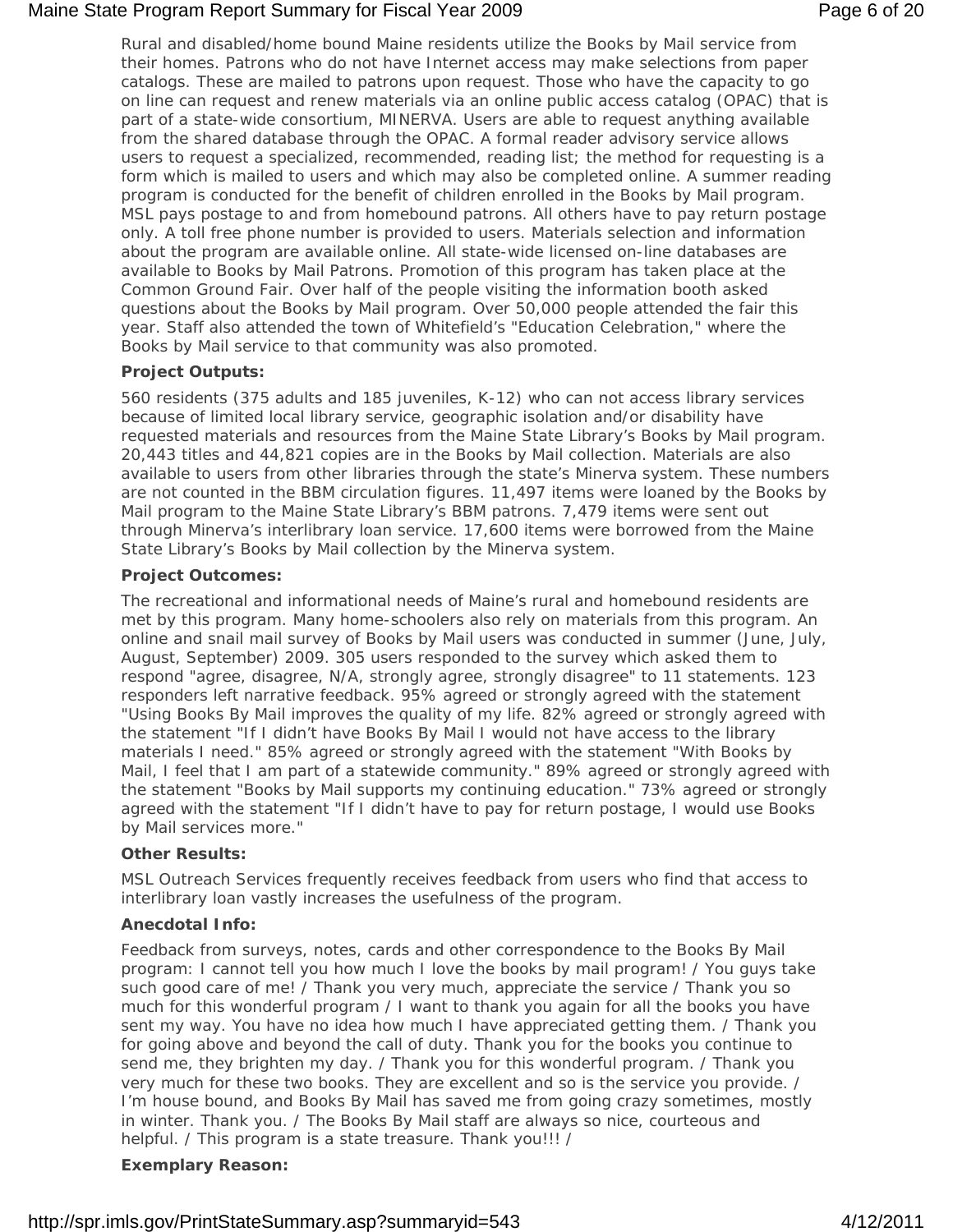| <b>Project Code:</b>                                                                                      | 2009-ME-34606                                                                                                                                                                                            |
|-----------------------------------------------------------------------------------------------------------|----------------------------------------------------------------------------------------------------------------------------------------------------------------------------------------------------------|
| <b>Project Title:</b>                                                                                     | <b>Project Number:</b>                                                                                                                                                                                   |
| Maine Regional Library System                                                                             | O <sub>1</sub>                                                                                                                                                                                           |
| <b>Library Name:</b>                                                                                      | <b>Project Director:</b>                                                                                                                                                                                 |
| Maine State Library                                                                                       | Janet McKenney, Acting Director of Library<br>Development                                                                                                                                                |
| <b>Phone Number:</b>                                                                                      | Email:                                                                                                                                                                                                   |
| 207-287-5620                                                                                              | janet.mckenney@maine.gov                                                                                                                                                                                 |
| <b>Library Building:</b>                                                                                  |                                                                                                                                                                                                          |
| Maine State Library                                                                                       |                                                                                                                                                                                                          |
| <b>LSTA Funds Expended:</b>                                                                               | <b>Cash Match:</b>                                                                                                                                                                                       |
| \$560,125                                                                                                 | \$554,344                                                                                                                                                                                                |
| <b>In Kind Contributions:</b>                                                                             | <b>Total Cost:</b>                                                                                                                                                                                       |
| \$                                                                                                        | \$1,114,469                                                                                                                                                                                              |
| <b>Number of Persons Served:</b>                                                                          |                                                                                                                                                                                                          |
| 800,000                                                                                                   |                                                                                                                                                                                                          |
| <b>LSTA Purpose:</b>                                                                                      | <b>State Goal:</b>                                                                                                                                                                                       |
| Services for lifelong learning                                                                            | 1. Partnering for expansion of library<br>resources & services                                                                                                                                           |
| <b>IMLS Primary Performance Category:</b>                                                                 | <b>IMLS Secondary Performance Category:</b>                                                                                                                                                              |
| Provide access to information, resources<br>and ideas                                                     | Enhance a lifetime of learning opportunities                                                                                                                                                             |
| <b>Primary Users:</b>                                                                                     | <b>Secondary Users:</b>                                                                                                                                                                                  |
| Library staff and volunteers, Statewide<br>public                                                         |                                                                                                                                                                                                          |
| <b>Primary Services:</b>                                                                                  | <b>Secondary Services:</b>                                                                                                                                                                               |
| Information Access and Services,<br>Interlibrary Loan, Staff Development<br><b>Education and Training</b> | Information & referral (I&R), Reference<br>services, Document and materials delivery,<br>Resource sharing, Customer services skills,<br>Library science education and skills,<br><b>Technical skills</b> |
| <b>Start Date:</b>                                                                                        | <b>End Date:</b>                                                                                                                                                                                         |
| 10/1/2009                                                                                                 | 9/30/2010                                                                                                                                                                                                |
| Statewide?                                                                                                | Partnership? V                                                                                                                                                                                           |
| Exemplary? V                                                                                              | OBE-Related? V                                                                                                                                                                                           |
| Designt Durange                                                                                           |                                                                                                                                                                                                          |

**Project Purpose:**

The purpose of the Maine Regional Library System is to promote improved service for the constituents of member libraries. It was created by Public Law 626, enacted in 1973, which established three library service districts based on population to improve library service for the citizens of Maine. Membership consists of public, school, academic, and special libraries. The Maine Regional Library System is administered by the Maine State Library in Augusta; however, each district has its own board that sets goals and plans activities. There is one library consultant for each district. The Southern Maine Library District (SMLD) district consultant retired August 1, 2009 and that position has been left vacant due to a state mandated hiring freeze for budgetary purposes. The overarching goals of the three regional district consultants are to: Goal 1: Increase public awareness, use and support of Maine libraries Goal 2: Facilitate professional development for library staff (and trustees) Goal 3: Encourage resource sharing and regional cooperation Goal 4: Foster increased opportunities for literacy programs Goal 5: Expand communication with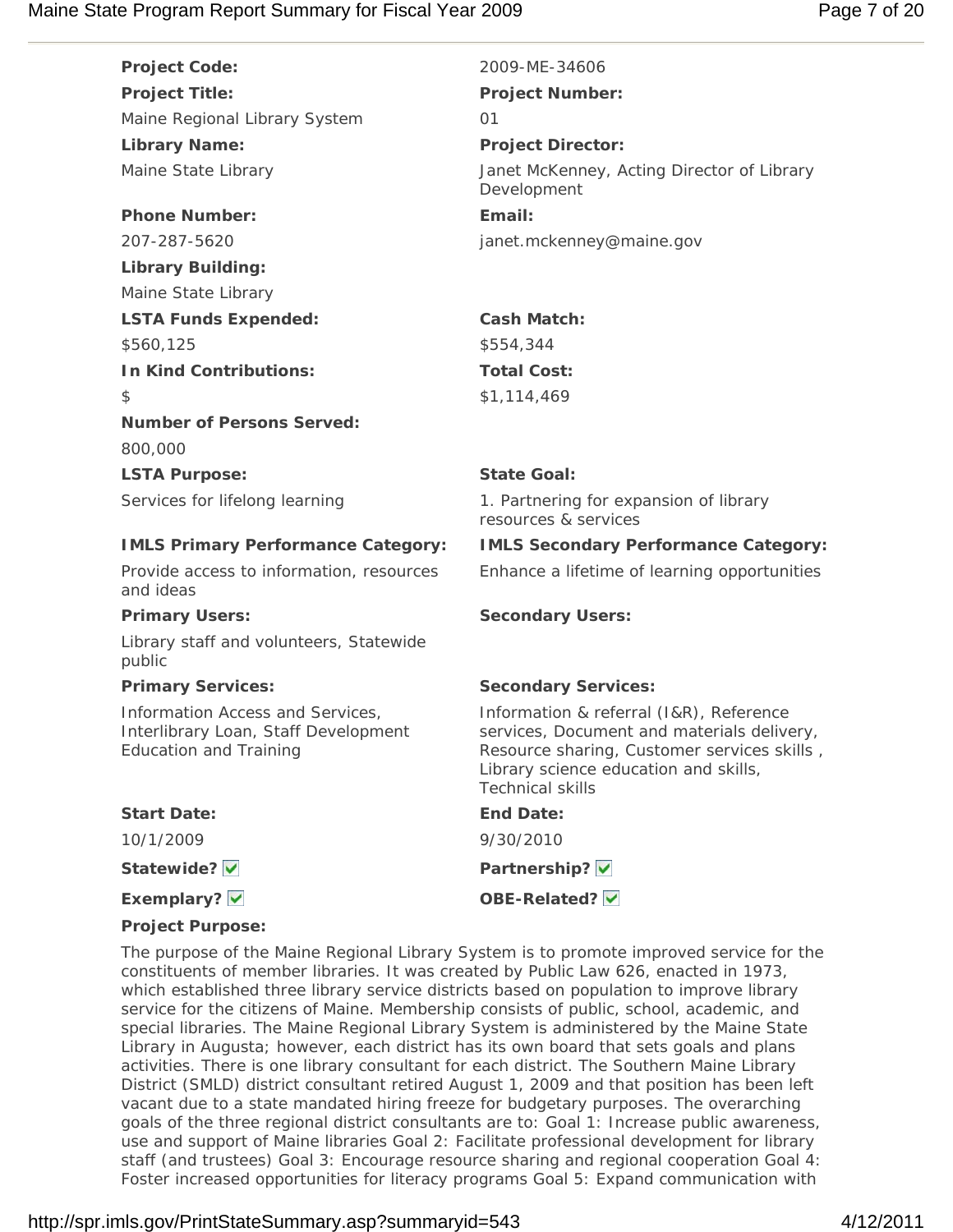# Maine State Program Report Summary for Fiscal Year 2009 **Page 8 of 20** Page 8 of 20

libraries, library organizations and the public.

# **Project Activities/Methods:**

In accordance with P.L. 626, An Act Creating Regional Library System, three Area Reference and Resource Centers (ARRCs) were created, one for each of the three service districts. Bangor and Portland Public Libraries receive state aid for the purpose of making their resources and services available without charge to all residents in their Districts...." The Maine State Library serves as the ARRC for the Central Maine Library District. ARRCs are also District hubs for the following services: Interlibrary Loan (ILL), Reference Service, and District Consultants. ILL Service: The interlibrary loan service supports libraries of every size and type. It insures that the state as a whole has the library resources it requires to meet the needs of all its citizens. ARRCs provide ILL service to member libraries by borrowing requested material from other libraries in the state, and if necessary by requesting materials from libraries beyond the state's borders. Reference Service: Reference and information service provided by the ARRCs is another important service of the District. Contact with ARRCs can be made via the fax, telephone, email or a toll-free telephone line. District Consultants: Each ARRC contains an office for the District's regional district consultant. The District Consultant provides professional library guidance to libraries in the district. The District, in cooperation with the Maine State Library and the District Executive Board/Council, provides technical assistance to cooperative interlibrary projects designed to promote equal access to library materials to all Maine people regardless of geographical location. Each District Consultant maintains ongoing communication with library members and performs the following duties: • Serves as a professional consultant to libraries within the district or districts • Studies the needs of the district and makes recommendations to the district council • Coordinates services among libraries of all types • Acts as a liaison between the district, other districts and the Maine State Library • Fosters opportunities for continuing education and encourages librarians, library staff, library trustees and Friends groups to participate and to attend state and regional workshops and other educational opportunities • Encourages local initiatives and commitment to regional cooperative library service (such as cluster groups and local consortia) • Helps evolve a district plan of service • Continues to promote and support cooperative purchases among member libraries including books, databases and library supplies. • Helps the District Executive Board/Council develop and refine its fiveyear district plan of library service in order to meet the intent of the law establishing the regional system. • Maintains communication with district librarians--something essential to promoting interlibrary cooperation and meeting the individual needs of libraries of all types--thus bringing better service to the state's library patrons. • Serves as a liaison between the Executive Board/Council and the Maine State Library and ensures smooth and effective cooperation and coordination of the regional library system programs. Cooperation among all libraries and librarians despite type of library and background of librarian's preparation is important to offering the most effective access to resources for patrons. The three District Executive Boards collaborate through the Regional District Liaison Committee (DLC) to discuss library issues on a statewide basis and make recommendations to the Maine State Librarian. The committee is composed of all three District Consultants, 2 members of each district's Executive Board and the State Librarian. The focus of the DLC's work is to explore how library service is delivered in the State of Maine and on how the three districts can work together to improve cooperation and resources.

# **Project Outputs:**

The three District ARRCs (Area Reference and Resource Centers ) are Bangor Public Library in the Northeastern Maine Library District (NMLD); Portland Public Library in the Southern Maine Library District (SMLD) and the Maine State Library in the Central Maine Library District (CMLD); Lewiston Public Library provides fiction ILL for the CMLD. The ARRCs are responsible for serving all Maine residents in their districts and for interlibrary loan and reference services for libraries in their districts. ARRC Interlibrary loan statistics: Bangor Public Library (BPL) - Borrowed 25,469 books from other libraries and loaned 29,374 books to other libraries. BPL's collection size is 518,919 and their adult circulation for this reporting period was 335,224 volumes. The reference staff responded to 37,385 questions. 12,554 books were loaned directly to NMLD libraries. Maine State Library (MSL): Borrowed 12,689 items from other libraries and loaned 12,353 items to other libraries. MSL's collection size is 351,492 not including government documents and serial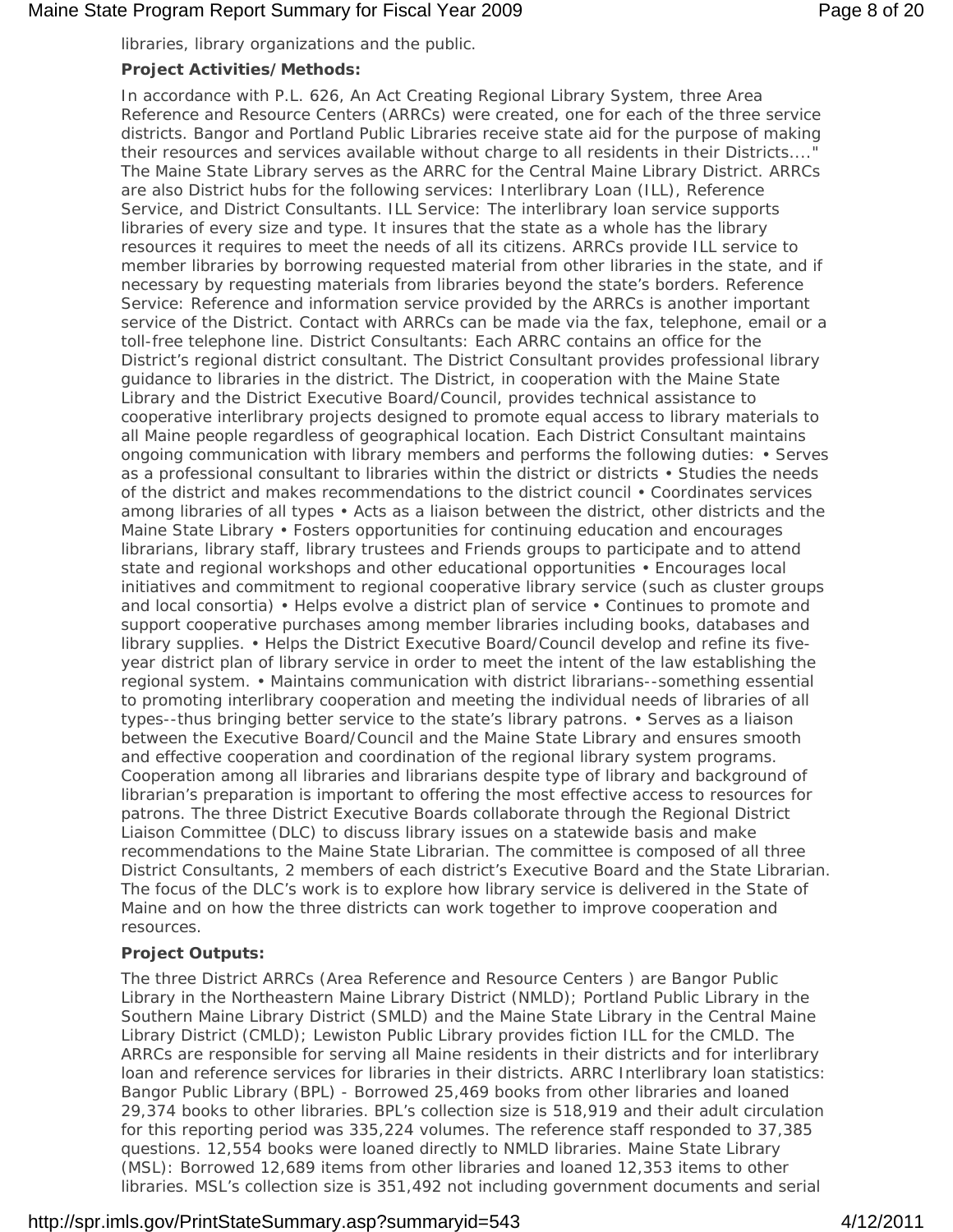# Maine State Program Report Summary for Fiscal Year 2009 **Page 9 of 20** Page 9 of 20

subscriptions, and it circulated 43,344 items during this reporting period. The reference staff responded to 13,268 questions. 5,659 items were loaned directly to CMLD libraries. The Lewiston Public Library (LPL) borrowed 25,247 items from other libraries and loaned 40,277 to libraries. LPL's collection size is 151,557; the reference staff responded to 21,105 questions. Portland Public Library (PPL): Borrowed 14,707 items from other libraries and loaned 14,439 items to other libraries. Portland's collection size is 370,000 catalogued items (which includes government documents) and its total circulation for this reporting period was 666,621. The reference staff responded to 36,717 questions. 7,555 items were loaned directly to SMLD libraries. PPL was undergoing an extension renovation from April 2009 through February 2010 and was closed from March 1, 2010 – April 14, 2010. The newly expanded library was re-opened on April 15, 2010. District Consultants organized 56 continuing education programs and events attended by 1,649 Maine library staff. These C.E. programs were delivered face to face and online using the webinar format. There were CE opportunities for specific audiences (school librarians and trustees) plus programs useful for all types of library staff. Highlights of this reporting period were: NMLD Spring Council Meeting "Savvy Library Services for Senior Health", three statewide events focusing on Reader's Advisory with a national speaker Joyce Saricks, as well as programs on Serving Teens through Reader's Advisory. Other District Council Meetings were dedicated to "Encouraging Innovation in Library Land" with Stephen Abram. All these events had a central theme that libraries must be responsive to and change along with the needs of their communities. Consultants also respond to e-mail, telephone calls and site visit requests, related to all the LSTA goals.

# **Project Outcomes:**

State-wide continuing education opportunities are provided through the coordination and collaboration of the three district consultants and their seven-member Executive Boards. The district consultants work with the Acting Director of Library Development for statewide events. Maine's interlibrary loan counts are very high –and continue to increase each year. Small local libraries make good use of the ARRC's ILL services. With a state population of just over 1.3 million – resource sharing is a way of life for Maine libraries. Resource sharing, a direct responsibility of the ARRC's and the District Consultants, is a success in Maine because the Regional Library System provides those smaller libraries with the education and tools to provide this service to Maine citizens. Maine's district consultants are highly regarded by the libraries they service. Their counsel, advice, training, and experience enable libraries to improve services to their patrons and to reach more un-served and underserved patrons. Online opportunities through webinars have increased the number of events offered as well as participation in continuing education this year. The consultants are producing a new e-newsletter called "Off the Shelf" as an educational tool for librarians as well as to promote webinars and face to face events. This is in addition to the MELIBS listserv that has more than 1400 subscribers. A new strategic plan is in process that will look at the Maine Regional Library system and the ARRCs with a goal of improving and expanding ARRC and consultant services.

#### **Other Results:**

The District consultants collaborate with Maine libraries to work on SCOOP a purchasing consortium that negotiates vendor contracts for discounts on library materials and supplies for all Maine libraries. Maine is exploring partnering with NH and VT to expand the scope and increase discounts in the SCOOP program. The District consultants also work on statewide programs such as Reading RoundUp, an annual Public Library Directors' Institute; and a training session for new Maine public library directors. The Maine Regional Library System along with the District Liaison Committee continues to work diligently on cross-district collaboration, consolidating resources and regional CE events with great success.

#### **Anecdotal Info:**

Webinars for training has been very successful. Over 100 library staff attended webinars sponsored by the districts and 100s more are attending webinars offered through WebJunction. The district consultants promote webinars through the listserv and the enewsletter. Reading Round Up is attended by children's librarians from public libraries as well as school librarians. One of the MRLS's most popular events each year some comments were: "I always bring back many ideas and fresh information. It helps to inspire and refresh creativity especially when you are the only children's person on staff."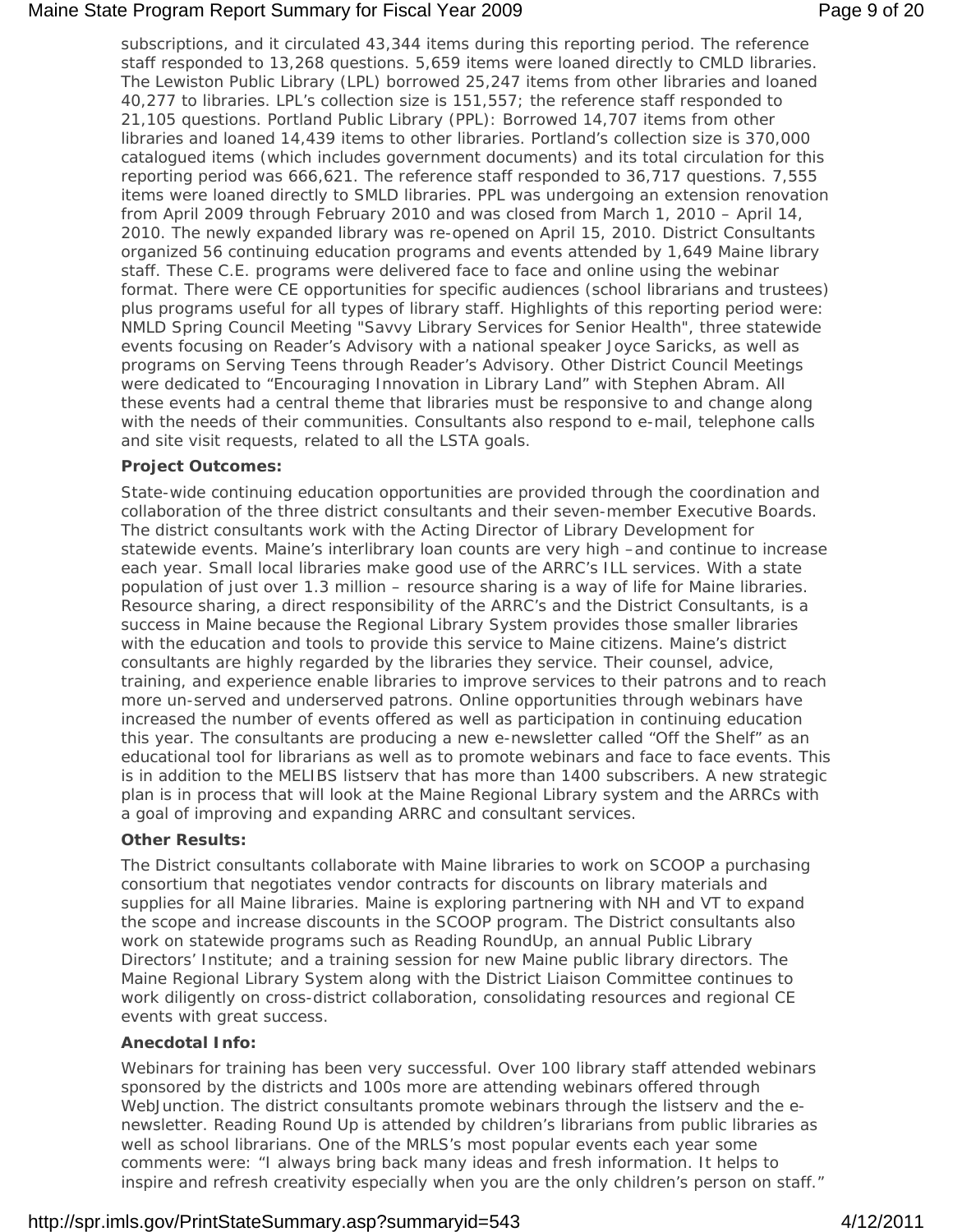# Maine State Program Report Summary for Fiscal Year 2009 **Page 10 of 20** Page 10 of 20

"This is my third year at the Reading Round Up, 33 years teaching but just 3 in the library. This is, and has been for 3 years, the most amazing day. I learn so much about books, have the chance to meet such amazing people and come away with so much enthusiasm. .. I think the day was absolutely perfect."Comments from Encouraging Innovation in Library Land" with Stephen Abram: "I loved today. The speaker was great, but the conversation about the topic at our table at lunch was fantastic. The programs in recent years have been much more thought provoking and challenging. The speakers inspire us to want to be better and to be more innovative in our thinking."

#### **Exemplary Reason:**

With just two district consultants covering the state (due to a retirement and state restrictions on re-hiring until July 2011) the number of CE events and attendance still increased for this reporting period. This must be credited to the hard work of the two district consultants who have ensured that state-wide coverage continues and that CE events are available to all three districts. The cooperative efforts of the District Liaison Committee have resulted in a new era of collaboration among the districts.

| <b>Project Code:</b>                                                                              | 2009-ME-34608                                                                                                    |
|---------------------------------------------------------------------------------------------------|------------------------------------------------------------------------------------------------------------------|
| <b>Project Title:</b>                                                                             | <b>Project Number:</b>                                                                                           |
| Partnership with Maine Department of<br><b>Education and Maine Public Utilities</b><br>Commission | 03                                                                                                               |
| <b>Library Name:</b>                                                                              | <b>Project Director:</b>                                                                                         |
| Maine State Library                                                                               | Linda Lord                                                                                                       |
| <b>Phone Number:</b>                                                                              | Email:                                                                                                           |
| 207-287-5620                                                                                      | linda.lord@maine.gov                                                                                             |
| <b>Library Building:</b>                                                                          |                                                                                                                  |
| Maine State Library                                                                               |                                                                                                                  |
| <b>LSTA Funds Expended:</b>                                                                       | <b>Cash Match:</b>                                                                                               |
| \$4,306                                                                                           | \$77,471                                                                                                         |
| <b>In Kind Contributions:</b>                                                                     | <b>Total Cost:</b>                                                                                               |
| $\frac{1}{2}$                                                                                     | \$81,777                                                                                                         |
| <b>Number of Persons Served:</b>                                                                  |                                                                                                                  |
| 700,000                                                                                           |                                                                                                                  |
| <b>LSTA Purpose:</b>                                                                              | <b>State Goal:</b>                                                                                               |
| Library technology, connectivity, and<br>services                                                 | 1. Partnering for expansion of library<br>resources & services                                                   |
| <b>IMLS Primary Performance Category:</b>                                                         | <b>IMLS Secondary Performance Category:</b>                                                                      |
| Provide access to information, resources<br>and ideas                                             |                                                                                                                  |
| <b>Primary Users:</b>                                                                             | <b>Secondary Users:</b>                                                                                          |
| Statewide public                                                                                  |                                                                                                                  |
| <b>Primary Services:</b>                                                                          | <b>Secondary Services:</b>                                                                                       |
| Information Access and Services,<br>Technology Infrastructure, Virtual Library<br>Services        | Database access, Telecommunications and<br>networking hardware and software, Portals<br>and related Web projects |
| <b>Start Date:</b>                                                                                | <b>End Date:</b>                                                                                                 |
| 10/1/2009                                                                                         | 9/30/2010                                                                                                        |
| Statewide?                                                                                        | Partnership? V                                                                                                   |
| Exemplary? V                                                                                      | <b>OBE-Related?</b>                                                                                              |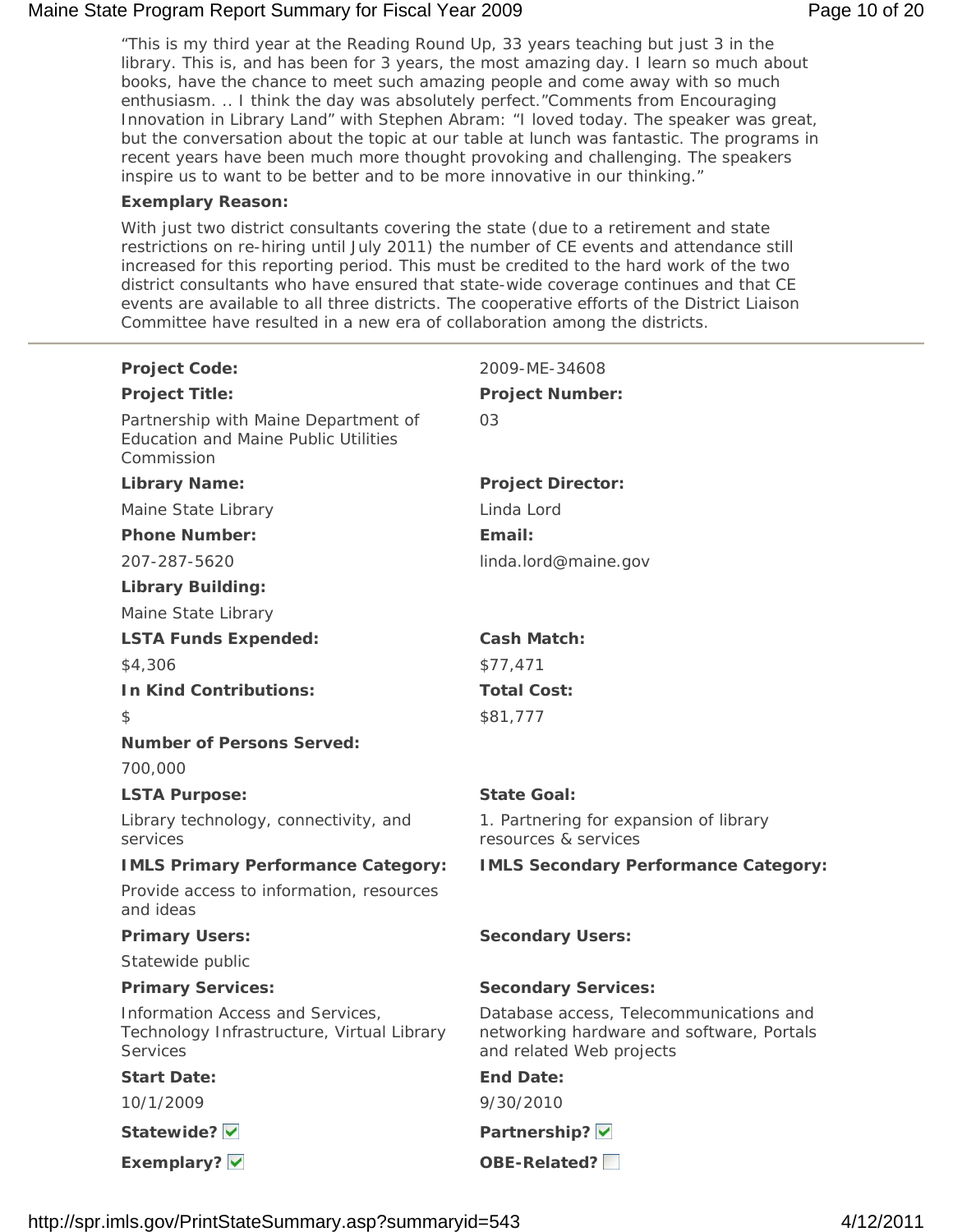# Maine State Program Report Summary for Fiscal Year 2009 **Page 11 of 20** Page 11 of 20

# **Project Purpose:**

The following language is from the Networkmaine Council Memorandum of Understanding signed by the Maine Commissioner of Education, the Maine State Librarian, the State of Maine Chief Information Officer, and the Chief Information Officer of the University of Maine System: "Networkmaine is a unit of the University of Maine System (UMS)… Networkmaine shall operate and manage a statewide telecommunications delivery system and services developed to support education, research, public service, government and economic development…Networkmaine shall act as the Maine School and Library (MSLN) consortium authority and will be responsible for making necessary certifications and for responding to Universal Service Administrative Company (USAC) inquires on behalf of the eligible consortium members during both pre- and post-commitment processes."

# **Project Activities/Methods:**

Networkmaine (a unit within the University of Maine System) was formed to enhance services and opportunities for high speed connections for libraries and schools in the state. The Maine State Librarian serves as a voting member of the Networkmaine Council which oversees planning and budgeting for the Networkmaine infrastructure (including the Maine School and Library Network – MSLN) required for future growth and success of connectivity for Maine's public libraries and K-12 schools. Maine State library staff had responsibility for previous MSLN E-rate applications but Networkmaine has assumed these responsibilities since July 2010. Demand for bandwidth has grown and the University has the resources and expertise that will be a real benefit to the statewide Maine School and Library Network and specifically to public libraries in Maine. An RFP was released in the fall of 2009, and contracts were negotiated by Networkmaine for Internet Access and Telecommunications services for 2010-2015. Approximately 68% of MSLN is supported by the federal E-rate program and the remaining 32% is financed by the Maine Telecommunications Education Access Fund (managed by the Maine Public Utilities Commission). For 2009, the Maine State Library coordinated the entire E-rate process for 234 Maine libraries using existing staff and LSTA funds. This involved mailing documents to each library, processing returned documents, preparing the application, and going through the review and invoicing processes. This application process will be Networkmaine's responsibility for 2010 and forward. The Maine State Library will provide oversight and advisory services to Networkmaine. The Maine State Library's State E-rate Coordinator attended USAC E-rate training in the Fall of 2009 and will continue to attend that training plus any ALA-Gates sponsored face to face or online training.

#### **Project Outputs:**

234 of Maine's 270 public libraries are on the Maine School and Library Network. In 2009, 174 libraries had T-1 connections and 58 had two T-1s. Two libraries had DS3 connections and Portland Public Library had 4 T1s at the Main Branch. Under the new contract that began on July 1, 2010 libraries now have a minimum of a 10 MB connection with up to 50 MB of bandwidth for our larger libraries. Upgrades to all routers were made where necessary. The value of these connections to libraries was just under \$1 million dollars. The Maine State Library has also received additional bandwidth to support video conferencing.

# **Project Outcomes:**

Networkmaine is committed to providing adequate bandwidth to meet the needs of public library patrons accessing on-line databases, on-line Public Access Catalogs, and other electronic resources (Web 2.0, video streaming and other emerging technologies). The Maine State Library and Networkmaine, through the Help Desk, Circuit Rider and MSL staff, provides support and guidance for technical problems, assists with E-rate applications and provides general technology information. The new contracts under Networkmaine will greatly enhance bandwidth for Maine libraries and provide more opportunities for online meetings and learning via video conferencing. The transition from copper to fiber for Maine's public libraries and schools will be enhanced by the Maine Fiber Company's Three Ring Binder Project, a \$25.4 million federal BTOP grant.

# **Other Results:**

All public libraries in Maine have equal access to electronic communication and information - from the smallest offshore island to the largest city - thanks to the Maine School and Library Network and Networkmaine. Libraries and schools receive no cost web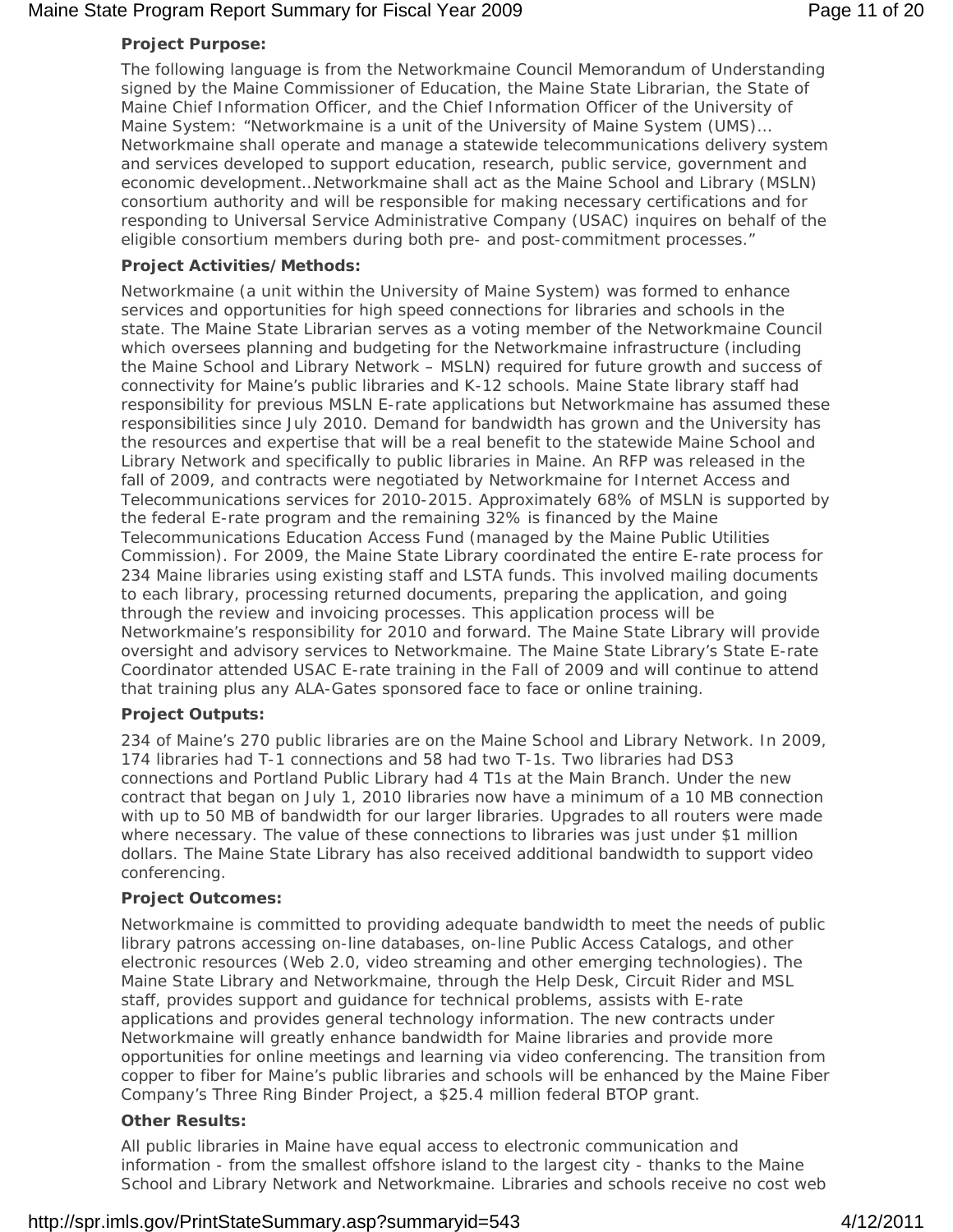# Maine State Program Report Summary for Fiscal Year 2009 **Page 12 of 20** Page 12 of 20

hosting and email services as well as access to video conferencing services. The access to broadband connections in public libraries in our rural communities is a lifeline for Maine residents who have no access at home or who are struggling financially and unable to afford the access that is available. Networkmaine is the electronic conduit through which all Maine State Library and Maine Department of Education electronic services flow. Library management systems, online public access catalogs, electronic ILL and renewal services, "Ask A Librarian" on the maine.gov web site, reference assistance via e-mail, Twitter, Facebook, plus access to library web sites and online databases would not be possible for most Maine libraries without MSLN. The experience the MSL staff has obtained through the MSLN E-rate application process results in increased service to libraries with individual e-rate applications for telpehone service. MSL staff helped 76 libraries obtain close to \$40,000 in telpehone service discounts.

# **Anecdotal Info:**

230 of Maine public libraries now offer wireless access to patrons. Some of our smallest libraries with limited hours are able to expand access to library services for patrons with wireless connectivity made possible by their Networkmaine connections. This service is not only appreciated by Maine residents but is used extensively by the state's large summer population and visiting tourists. Quotes from wireless users: "Although I am a telecommuter and can work from anywhere, I wouldn't have much luck working while in Maine if it weren't for the fact that your library provides wireless access. I came to the library every day for two weeks and made use of your wireless service in order to be able to work." and "Effective job searching requires Internet access, and because we have a dial-up connection at home, nearly every day I come to the library with my laptop in order to take advantage of the WiFi connection, which makes the hunting for and responding to job postings fast and efficient."

#### **Exemplary Reason:**

Maine public libraries (and schools) are now connecting to the Internet at speeds of 10 mbps or better at no cost to the local taxpayer. Charges for the Maine Telecommunications Education Access Fund (a.k.a. state E-rate) are assessed on individual phone bills and average around 14 cents per month. Maine Telecommunications Education Access Fund (MTEAF) was established by 35-A M.R.S.A. §7104-B which authorizes the Maine Public Utilities Commission to implement the MTEAF in order to provide discounts to qualified schools and libraries for obtaining and using advanced telecommunications technologies, such as Internet access, internal connections, computers, training and content. Since July 2008, a .6% assessment on Maine telephone bills is deposited into this fund. E-rate reimbursements are also deposited here on behalf of participating public libraries and K-12 schools.

| <b>Project Code:</b>                      | 2009-ME-34609                  |
|-------------------------------------------|--------------------------------|
| <b>Project Title:</b>                     | <b>Project Number:</b>         |
| Partnerships with the University of Maine | 04                             |
| <b>Library Name:</b>                      | <b>Project Director:</b>       |
| Maine State Library                       | James Jackson Sanborn          |
| <b>Phone Number:</b>                      | Email:                         |
| 207-581-3083                              | james.jacksonsanborn@maine.edu |
| <b>Library Building:</b>                  |                                |
| Maine State Library                       |                                |
| <b>LSTA Funds Expended:</b>               | <b>Cash Match:</b>             |
| \$165,883                                 | \$580,145                      |
| <b>In Kind Contributions:</b>             | <b>Total Cost:</b>             |
| \$                                        | \$746,028                      |
| <b>Number of Persons Served:</b>          |                                |
| 900,000                                   |                                |
| <b>LSTA Purpose:</b>                      | <b>State Goal:</b>             |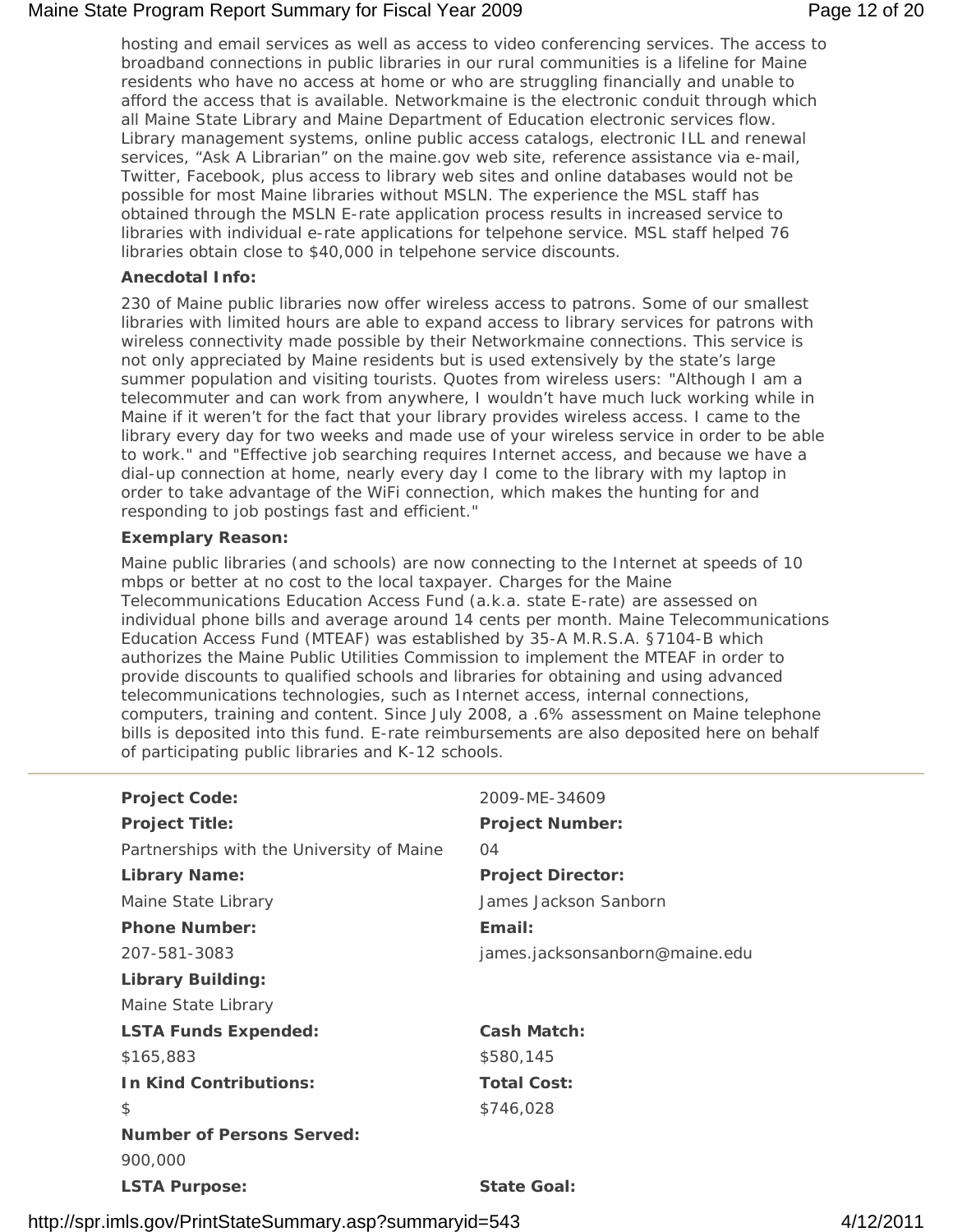## Maine State Program Report Summary for Fiscal Year 2009 **Page 13 of 20** Page 13 of 20

| 1. Partnering for expansion of library<br>resources & services       |
|----------------------------------------------------------------------|
| <b>IMLS Secondary Performance Category:</b>                          |
| Provide tools for the future                                         |
| <b>Secondary Users:</b>                                              |
|                                                                      |
| <b>Secondary Services:</b>                                           |
| Digitization, Integrated library systems,<br>Virtual union catalogue |
| <b>End Date:</b>                                                     |
| 9/30/2010                                                            |
| Partnership? V                                                       |
| <b>OBE-Related?</b>                                                  |
|                                                                      |

#### **Project Purpose:**

Maine InfoNet is an umbrella term covering the partnership of Maine libraries dedicated to improving information and library service to all Mainers through online systems and technology. Supported by the Maine State Library and the University of Maine System, it develops and manages services that unite electronic and physical resources to form a digital library for Maine.

# **Project Activities/Methods:**

Six major components comprise Maine InfoNet. 1. MaineCat: The MaineCat Statewide Catalog links 10 large online catalogs, including three directly managed by Maine InfoNet (Ursus, Minerva, and SOLAR described below) into a single, powerful, dynamically updated statewide library database and resource sharing system for Maine. 2. Marvel: Every Maine citizen has access to MARVEL!: Maine's Virtual Library, which provides every resident of Maine with free access to a collection of full text and abstracts from magazines, newspapers and reference books that are credible, reputable resources. MARVEL is funded by the Maine Legislature, the University of Maine, the PUC-supervised Maine Telecommunications Education Access Fund, and Colby, Bates, and Bowdoin colleges. Annual decisions on purchases are made by a committee from Maine InfoNet, the Maine State Library, and the University of Maine. 3. URSUS: This consortial automated library system serves the University of Maine System libraries, plus the Maine State Library, Bangor Public Library, Maine Law and Legislative Reference Library and Maine State Archives. 4. Minerva: Minerva is a statewide, integrated library system started by the Maine InfoNet Project and is maintained cooperatively by participating libraries in association with the Maine State Library. Libraries apply for membership and pay \$3,750 annually. 5. SOLAR: Libraries not using another compatible library automation system can participate in the MaineCat Statewide Catalog by contributing library holding records to the SOLAR database. 6. Download Library: In the fall of 2008, Maine InfoNet implemented a project providing online access to downloadable audio books called the Maine InfoNet Download Library. The Patrons of libraries joining this partnership are able to checkout downloadable digital content via the Internet utilizing state of-the-art digital copyright protection technologies for free, 24/7, from a statewide collection of audio books and eBooks and transfer these to mobile devices such as personal media players (such as iPods). For additional information regarding the project please see http://www.maine.gov/infonet/digital/audio.shtml

# **Project Outputs:**

MAINECAT: The more than 8 million items in MaineCat represent the holdings of 113 libraries. 4.1 million unique titles are listed in the MaineCat online catalog. During the reporting period, 79,810 items were borrowed via the MaineCat interlibrary loan requesting system. MARVEL: The number of logins and searches on the MARVEL databases has increased steadily from year to year. Statistics for the last two years: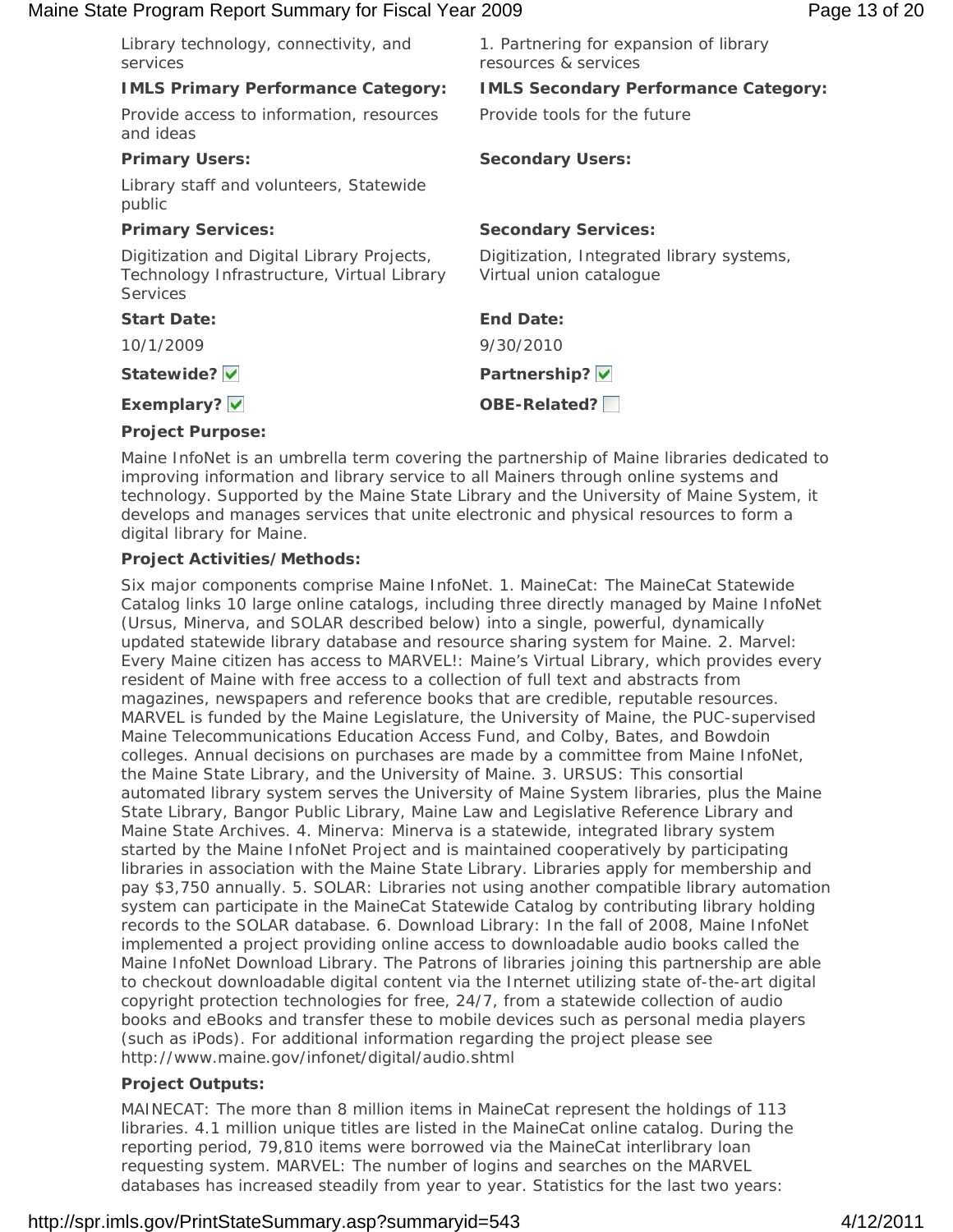# Maine State Program Report Summary for Fiscal Year 2009 **Page 14 of 20** Page 14 of 20

Logins for FY09 were 960,221 and Searches for FY09 were 4,196,726; Logins for FY10 were 1,026,452 and Searches for FY10 were 5,994,061; MARVEL is comprised of 56 research indexes and databases. URSUS: 16 individual libraries belong to the URSUS network. 4.3 million items are listed in the URSUS online catalog. During the reporting period, 901,689 items were checked out or renewed using the URSUS system, of those, 82,555 items were borrowed between URSUS libraries, via the URSUS interlibrary loan requesting system. MINERVA: 60 libraries belong to the Minerva library management system (LMS). 2.8 million items are listed in the MINERVA online catalog. During the reporting period, 5.7 million items were checked out or renewed using the MINERVA system - of those 557,240 items were shared between libraries via the MINERVA interlibrary loan requesting system. SOLAR: 31 libraries contributed 148,457 records to MaineCat using the SOLAR system. During the reporting period 15,138 items were borrowed using the SOLAR interlibrary loan requesting system. Downloadable Books: 148 libraries statewide representing academic, public, and school libraries have joined this partnership since its inception The collection now includes 1807 audiobooks. The total circulation for the reporting period consists of 36,888 checkouts.

# **Project Outcomes:**

MaineCat: MaineCat provides the most comprehensive, searchable database of library materials available statewide throughout Maine. Library members search across all of the holdings and can request materials that will be delivered to their local library, often within just a few days. Depending on their library affiliations, many patrons can request items directly using their service, while all others are able to make requests mediated by their local libraries. MARVEL: MARVEL provides a wealth of research information to every citizen of the State of Maine through the online collection of databases and research indexes. Users connect to the MARVEL databases from their libraries, workplaces and homes. URSUS: URSUS provides online searching, borrowing, and requesting for all of the University of Maine System Libraries as well as Bangor Public Library and the Maine State Library. Patrons are able to search and directly request materials from other URSUS and MaineCat libraries and receive those items delivered to their local library in a matter of days. MINERVA: MINERVA provides online searching, borrowing, and requesting for 60 libraries across the state. Patrons are able to search and directly request materials from other MINERVA and MaineCat libraries and receive those items delivered to their local library in a matter of days. SOLAR: SOLAR provides mediated borrowing and requesting to the materials located in MaineCat to the patrons of member libraries. Items can be requested with the help of librarians and are delivered to the patrons at their local library within a matter of days. Download Library: This program allows any library in Maine that chooses to participate to give its patrons access to a large digital collection. This service would not otherwise be fiscally possible for many small libraries. This collaboration will also benefit larger libraries since each library will not have to contract for basic set up and pay the annual maintenance fees. Download Library: This program allows any library in Maine that chooses to participate to give its patrons access to a large digital collection. This service would not otherwise be fiscally possible for many small libraries. This collaboration will also benefit larger libraries since each library will not have to contract for basic set up and pay the annual maintenance fees.

#### **Other Results:**

#### **Anecdotal Info:**

# **Exemplary Reason:**

This is an exemplary example of collaboration among various types of libraries. The University of Maine and the Maine State Library have a memo of understanding that allows joint hiring, supervision, and salary responsibility for the Administrative Director of Maine InfoNet. A 12-member Executive Board representing the types of libraries in Maine InfoNet meets monthly with the Administrative Director. Private colleges, community colleges, school libraries, special libraries and public libraries representatives plus the University of Maine IT CEO and the State of Maine OIT (Office of Information Technology) Director serves on this Board. It is a remarkable bringing together of various types of libraries for the common good of meeting the needs of Maine library patrons.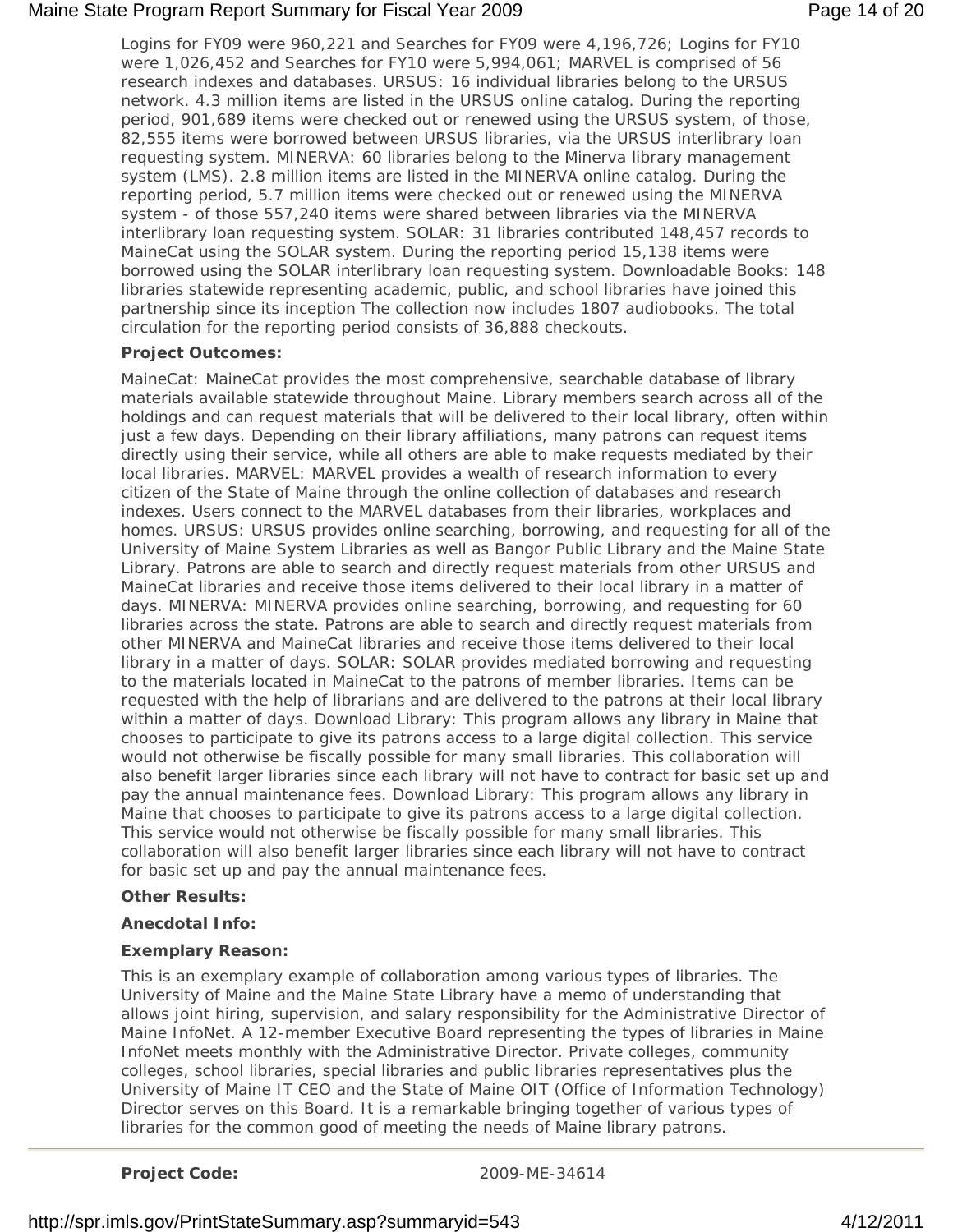# Maine State Program Report Summary for Fiscal Year 2009 **Page 15 of 20** Page 15 of 20

| <b>Project Title:</b>                                | <b>Project Number:</b>                                         |
|------------------------------------------------------|----------------------------------------------------------------|
| <b>Summer Reading Programs</b>                       |                                                                |
| <b>Library Name:</b>                                 | <b>Project Director:</b>                                       |
| Maine State Library                                  | James Roy                                                      |
| <b>Phone Number:</b>                                 | Email:                                                         |
| 207-287-5650                                         | jroy@mestate.lib.me.us                                         |
| <b>Library Building:</b>                             |                                                                |
| Maine State Library                                  |                                                                |
| <b>LSTA Funds Expended:</b>                          | <b>Cash Match:</b>                                             |
| \$12,413                                             | \$8,814                                                        |
| <b>In Kind Contributions:</b>                        | <b>Total Cost:</b>                                             |
| \$                                                   | \$21,227                                                       |
| <b>Number of Persons Served:</b>                     |                                                                |
| 1,241                                                |                                                                |
| <b>LSTA Purpose:</b>                                 | <b>State Goal:</b>                                             |
| Services for lifelong learning                       | 1. Partnering for expansion of library<br>resources & services |
| <b>IMLS Primary Performance Category:</b>            | <b>IMLS Secondary Performance Category:</b>                    |
| Strengthen families and children                     | Enhance a lifetime of learning opportunities                   |
| <b>Primary Users:</b>                                | <b>Secondary Users:</b>                                        |
| Children, Young adults and teens                     | Disadvantaged children                                         |
| <b>Primary Services:</b>                             | <b>Secondary Services:</b>                                     |
| Education-Related Services for Children and<br>Teens | Summer reading programs                                        |
| <b>Start Date:</b>                                   | <b>End Date:</b>                                               |
| 10/1/2009                                            | 9/30/2010                                                      |
| Statewide?                                           | Partnership? V                                                 |
| Exemplary?                                           | OBE-Related?                                                   |
|                                                      |                                                                |

# **Project Purpose:**

The purpose of the Summer Programs is to encourage children to enjoy reading during the summer, to discover some of the many wonderful children's books available, and to help create healthy, lifelong learning habits in young people. All Maine children can join a reading program at their community's participating public library or school library through the state-wide Collaborative Summer Library Program (CSLP) or through the Maine State Library's Outreach Programs (Books by Mail, Talking Books/Large Print). A variety of research projects has demonstrated that participation in summer reading programs helps cut down on the phenomenon of summer reading loss, where critical skills are diminished through lack of use.

# **Project Activities/Methods:**

For the summer of 2010 the Collaborative Summer Reading Program (CLSP) program (theme "Make Waves @ your library") was co-sponsored by the Maine Library Association's Youth Services Section (MLA/YSS). MLA provided publicity about the program to the state's libraries. MLA/YSS acted as the fiscal agent for libraries wishing to purchase the \$12 summer reading manual. Outreach Services of the Maine State Library provided delivery service for the manuals. Outreach Services also provided summer reading materials to children who participate in any of the three Outreach Services programs (Books by Mail, Taking Books and Large Print Books). A one page informational letter including a registration form was mailed to all program participants in April 2010.

# **Project Outputs:**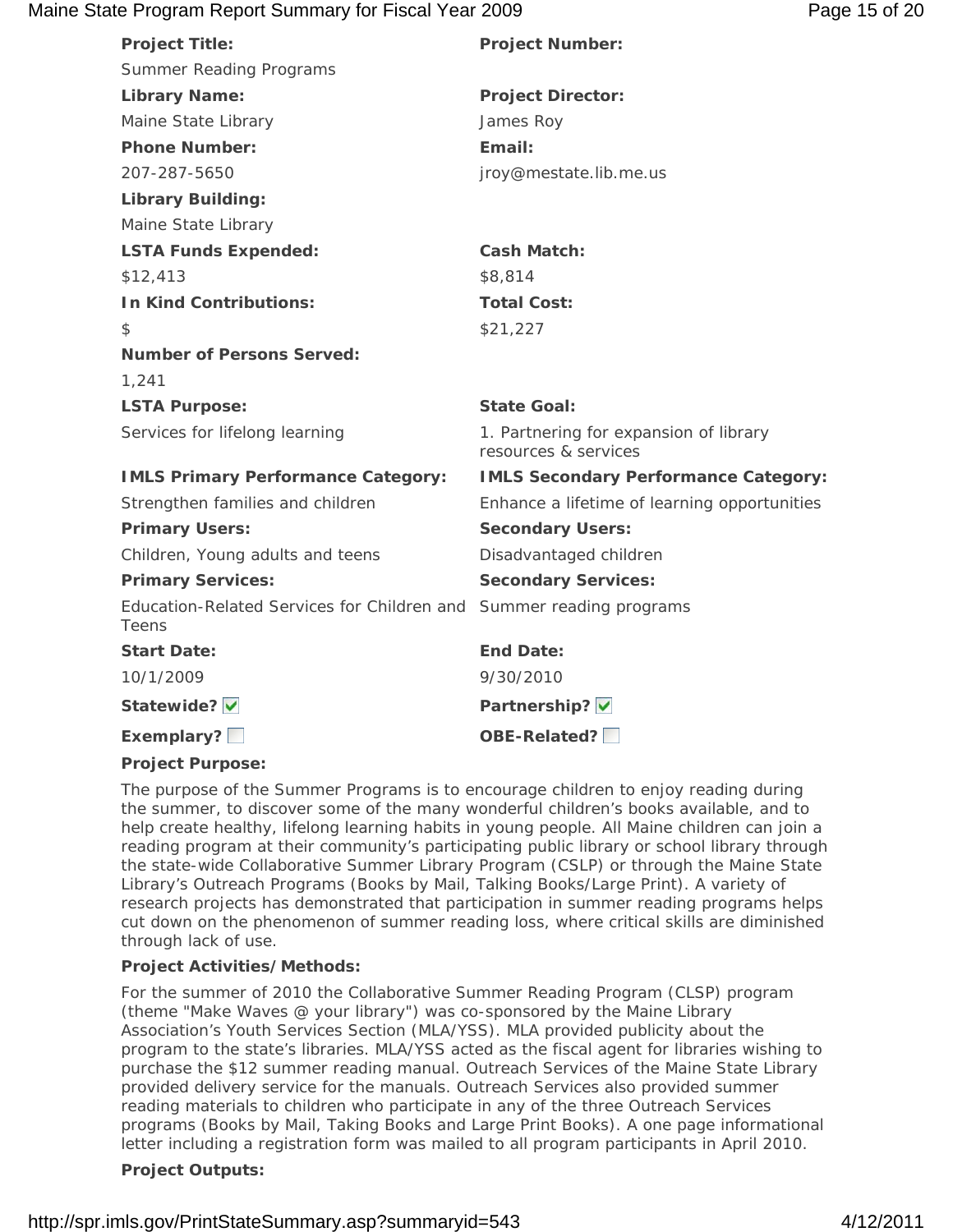# Maine State Program Report Summary for Fiscal Year 2009 **Page 16 of 20** Page 16 of 20

CLSP manuals were distributed via van delivery service or U.S. postal mail to 106 public libraries. A conservative estimate is that a minimum of ten children participated in the summer reading program at each of these libraries for a total of 1060. 104 children participating in the Books by Mail program signed up for summer reading and 65 completed the program by reading five books and submitting these titles to MSL/OS. 7 Large Print/Talking Books child participants registered and all completed the program. Children not served by local libraries or in areas served by very small libraries with limited staff and hours have the opportunity to participate in a summer reading program with thoughtfully developed themes, graphics, and programming ideas. For other outcomes, please see the anecdotal information below.

# **Project Outcomes:**

The following responses came from participating libraries: "I have to say that the theme fueled lots of creative activities and interest in my library. The program was broad enough to allow personal interpretation and the manual was focused enough to provide specific ideas." "Weld Public Library increased participants by almost 50%! Of course the weather was lousy, the lake too cold to swim in. I had many children who returned from the previous year, and those that caught my advertising, or were brought with a friend!! My aim was a 10% increase, so we did Great!!"

#### **Other Results:**

#### **Anecdotal Info:**

This year the Maine State Library's mascot, a Maine Coon Cat named Baxter made an appearance at the Falmouth Public Library's Summer Reading Kick- Off. See pictures of Baxter at: http://www.maine.gov/msl/libs/pr/mascot/photos.htm

#### **Exemplary Reason:**

| <b>Project Code:</b>                                                       | 2009-ME-34623                                                   |
|----------------------------------------------------------------------------|-----------------------------------------------------------------|
| <b>Project Title:</b>                                                      | <b>Project Number:</b>                                          |
| Talking Books Plus (Large Print, Talking<br>Books, and Descriptive Videos) |                                                                 |
| <b>Library Name:</b>                                                       | <b>Project Director:</b>                                        |
| Maine State Library                                                        | Christopher Boynton                                             |
| <b>Phone Number:</b>                                                       | Email:                                                          |
| 207-287-5650                                                               | chris.boynton@maine.gov                                         |
| <b>Library Building:</b>                                                   |                                                                 |
| Maine State Library                                                        |                                                                 |
| <b>LSTA Funds Expended:</b>                                                | <b>Cash Match:</b>                                              |
| \$320,156                                                                  | \$178,858                                                       |
| <b>In Kind Contributions:</b>                                              | <b>Total Cost:</b>                                              |
| \$                                                                         | \$499,014                                                       |
| <b>Number of Persons Served:</b>                                           |                                                                 |
| 2,704                                                                      |                                                                 |
| <b>LSTA Purpose:</b>                                                       | <b>State Goal:</b>                                              |
| Services to persons having difficulty using<br>libraries                   | 2. Improving library services to citizens with<br>special needs |
| <b>IMLS Primary Performance Category:</b>                                  | <b>IMLS Secondary Performance Category:</b>                     |
| Provide access to information, resources<br>and ideas                      | Enhance a lifetime of learning opportunities                    |
| <b>Primary Users:</b>                                                      | <b>Secondary Users:</b>                                         |
| Adults, Children, People with special needs                                | Disadvantaged children, Blind and visually-<br>impaired persons |
| <b>Primary Services:</b>                                                   | <b>Secondary Services:</b>                                      |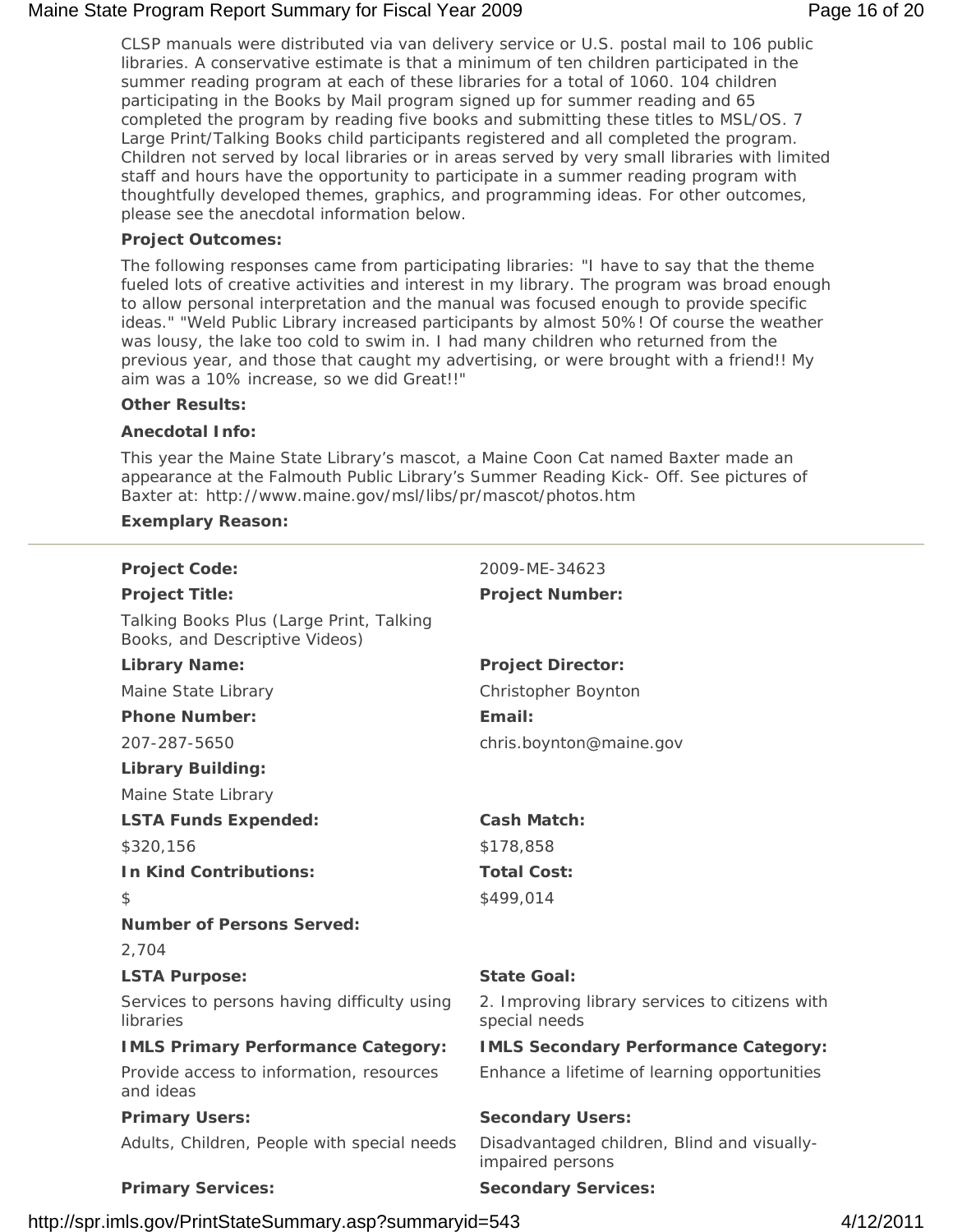#### Maine State Program Report Summary for Fiscal Year 2009 **Page 17 of 20** Page 17 of 20

| Education-Related Services for Children and Summer reading programs, Reference<br>Teens, Information Access and Services,<br><b>Outreach Services</b> | services, Special needs services |
|-------------------------------------------------------------------------------------------------------------------------------------------------------|----------------------------------|
| <b>Start Date:</b>                                                                                                                                    | <b>End Date:</b>                 |
| 10/1/2009                                                                                                                                             | 9/30/2010                        |
| Statewide? V                                                                                                                                          | Partnership?                     |
| Exemplary?                                                                                                                                            | OBE-Related?                     |

## **Project Purpose:**

The Talking Books Plus program includes these components: 1. Large Print Books. The program purpose is to directly or through public libraries meet the informational and recreational needs of residents of Maine who are certified as being blind, visually impaired, or physically handicapped. 2. Talking Books and Descriptive Video. The program purpose is to act as Maine's regional library system for the National Library Services for the Blind and Physically Handicapped (NLS) providing talking books statewide. This program equalizes services statewide to the blind and physically handicapped. Outreach Services of MSL also provides descriptive videos to individually enrolled patrons. 3. Recording of Maine materials not recorded by the Library of Congress.

# **Project Activities/Methods:**

A patron handbook explaining the Talking Books Plus program is automatically distributed to all newly enrolled patrons. Each new registrant is contacted by phone and helped through the registration process. New patrons are asked about the number of books they would like to receive at one time; if they would like books automatically selected or not; and if they would like to be able to request books online. A summer reading program is offered to all juvenile patrons. The Coordinator of Outreach Services provides liaison functions with the National Library Service. Publicity and promotional activities continue in an effort to reach more readers. NLS has a national radio ad that provides an 800 number with contact information for the nearest NLS regional library. Outreach Services distributes NLS and locally produced brochures and bookmarks, and displays in collaboration with other Maine State Library activities. Outreach Services also attends the Common Ground Fair (a huge three day country fair that draws over 50,000 people and has a special area reserved for community action agencies). The Outreach Services director provided displays and spoke at ten Elder Fairs. Business and community groups are invited to display at these fairs aimed at providing knowledge of services for senior citizens. He is also the representative for AIM/NIMAS - Accessible Instructional Materials (Maine-based) and National Instructional Materials Accessibility Standard (NIMAS). This is a program designed to obtain textbooks and classroom materials for K-12 students with disabilities. The Director continues to serve on the Vocational Rehabilitation Council for the State of Maine Division for the Blind. He is also the Vice President of the Consortium of User Libraries (CUL) - a national organization. Outreach Services continues to maintain a functional, Online Public Access Catalog (OPAC) through its participation in the CUL. The Outreach Services of the Maine State Library is piloting the CUL OPAC and remote, offsite hosting for the CUL circulation tool. Maine is the first state in the country to do this.

# **Project Outputs:**

110,867 talking books, 278 descriptive videos, 15,371 digital books and 32,684 large print books were distributed to individuals in the report period. Public libraries, schools and retirement homes received 4,795 talking books, 18 descriptive videos, and 19,866 large print books. Materials sent to institutions may circulate to more than one patron. 593 new patrons enrolled in Talking Books Plus services during the report period for a total of 2,539 active patrons. If a patron is not active for a 12 month period, his or her record is deleted from enrolled status. 625 active institutions receive materials via the Talking Books Plus program.

# **Project Outcomes:**

The informational and recreational reading needs of blind and visually impaired Maine residents are being met through this program. A survey of users was completed in 2010 with the following results: Using Talking Books Plus services (Talking Books, Descriptive Video, and/or Large Print) improves the quality of my life. 73.9% Strongly Agree, 25.5%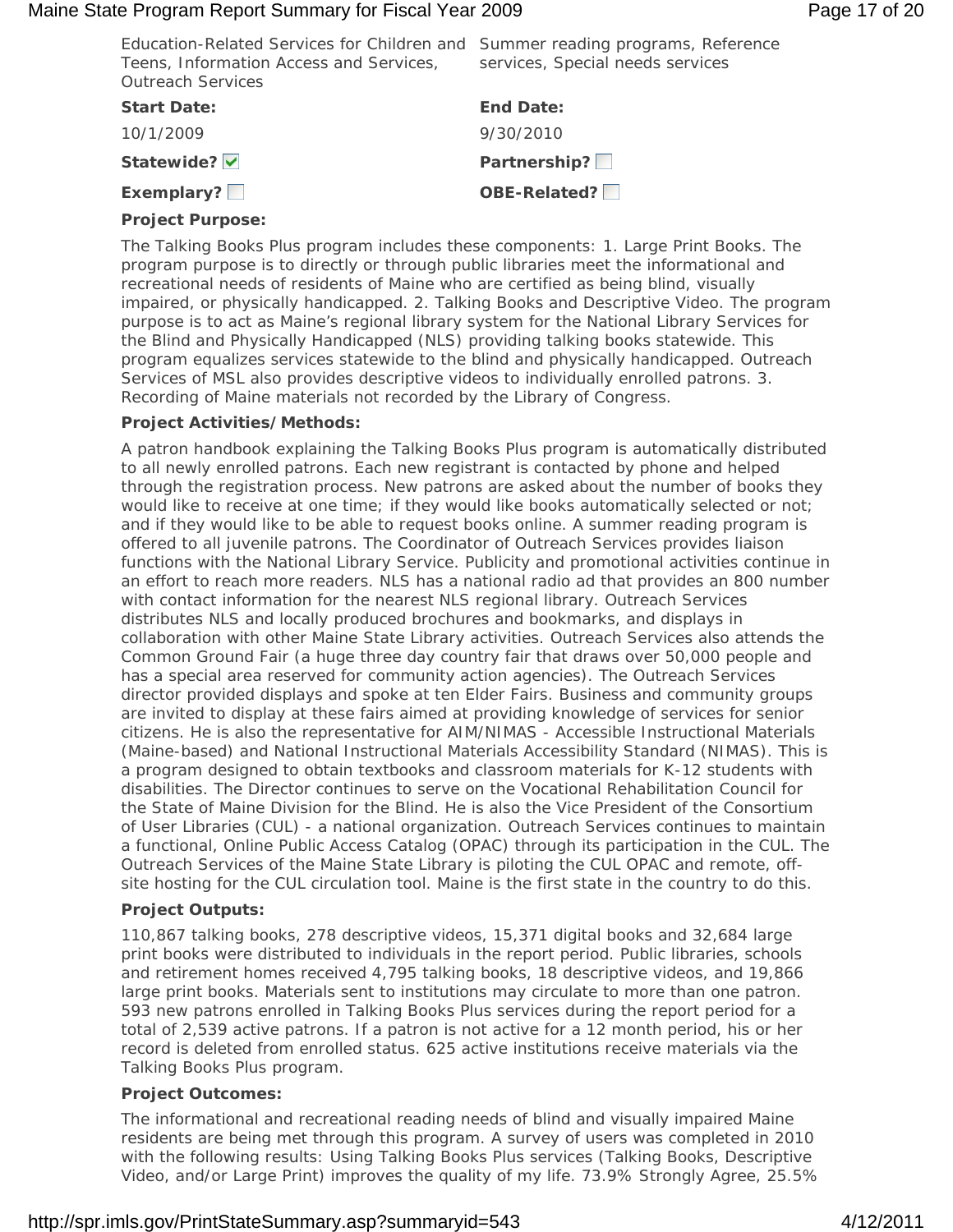#### Maine State Program Report Summary for Fiscal Year 2009 **Page 18 of 20** Page 18 of 20

Agree, 0.6% Disagree, 0.0% Strongly Disagree. Talking Books Plus helps me to be more informed. 47.8% Strongly Agree, 49.6% Agree, 2.3% Disagree, 0.3% Strongly Disagree. Talking Books Plus helps me get the health information I need. 24.7% Strongly Agree, 53.7% Agree, 19.7% Disagree, 1.9% Strongly Disagree. If I didn't have this service, I would not have access to the library material I need. 55.9% Strongly Agree, 39.1% Agree, 4.5% Disagree, 0.5% Strongly Disagree. The library service supports my continuing education. 34.5% Strongly Agree, 51.2% Agree, 14.0% Disagree, 0.4% Strongly Disagree. Overall, I get good service from Maine State Library Outreach Talking Books Plus. 73.5% Strongly Agree, 26.1% Agree, 0.5% Disagree, 0% Strongly Disagree.

#### **Other Results:**

Maine is a geographically large state with areas that are remote and sparsely settled. It is a relatively poor state whose local governments often struggle to support basic library services. The Talking Books Plus program offers materials state-wide that local libraries cannot begin to acquire or distribute. The anecdotal information below reflects the value of this program in enriching peoples' lives.

#### **Anecdotal Info:**

I certainly enjoy the talking books, and it is so easy to talk to someone at the library! / We are thoroughly pleased and satisfied with the services provided by the Maine State Library. Including the courteous and prompt manner in which they are delivered. / At age 91, I depend more and more on talking books to fill my spare time. / The services have been very prompt. I really appreciate the services you provide. / Very prompt sending all tapes. Never without a tape to listen to, which is great! / I couldn't ask for any better service. Thanks for all the Maine State Library outreach does. Keep up the good work! / Looking forward to more books on digital. Love that machine, much easier to use. / Your service definitely enhances my days at this stage of my life. / I very much enjoy the talking books and am grateful for the service, thank you. / I have always been an avid reader and I would be totally lost and depressed without this wonderful service. Thank you! I really love the digital reader. It is compact and easy to take when traveling. Airport security gave it a very thorough check-over. / The staff has always been courteous and quick to help any situation I bring to their attention. / I have had this service for about 4 years and there are no words to express what it has meant to me. / We home school and it is very helpful / I enjoy the large print books. Thank you. / This service is invaluable to maintain quality of life for a blind person. There is no other alternative. Thank you. / Without my books, I would have nothing to do all day. / I have always been an avid reader and "talking books" was truly a godsend to me. I love the program. I have been reading "with my ears" for years! I am very grateful for the talking book program. The new digital player is phenomenal!! / Maine library talking book service is excellent. The staff is very helpful and most pleasant. Thank you. / Our disabilities make travel and adventure virtually impossible or difficult at best. Give us selections that will help us get out and see and experience the world from our arm-chairs!! / Staff has been very courteous and helpful. So far, I have only used large print books, but will certainly use more services as my macular degeneration progresses. I so appreciate the availability of the services you offer for those who have vision handicaps. / was using this service for my father-in-law and found it to be invaluable! I'm a middle school librarian and realize how much work it takes to provide this service. As a Maine tax-payer, this is a service that serves everyone and is doing so much. Thank you again for always being so helpful when I called and I feel assured that this service will be there when my family and many others are going to need it. / I am very, very happy with the Maine state library. I listen to talking books all the time. I do not walk at all. I have polio. I am in my chair all the time or wheel chair. So, believe me when I listen to talking books, it is like they are with me. I live alone so it is great company to have the talking books. Thank you very, very much / This is a truly wonderful service and I am most grateful to have it available. Reading has been an important part of my life and I was devastated when I thought I had lost that pleasure. Thank you very much. / The Talking book program is such a great service. It allows me to hear books that are recent, informative and I can enjoy them at home. At times, I do not have transportation available, as we are a one car family. My fixed income and high medical expenses do not allow a lot of extra money for books. Great, great service and wonderful program. / Without this program, I would not be reading for pleasure. / Large print books are invaluable to me. / The Maine State Library Outreach talking books plus program is one of - or \_ the most important service I receive.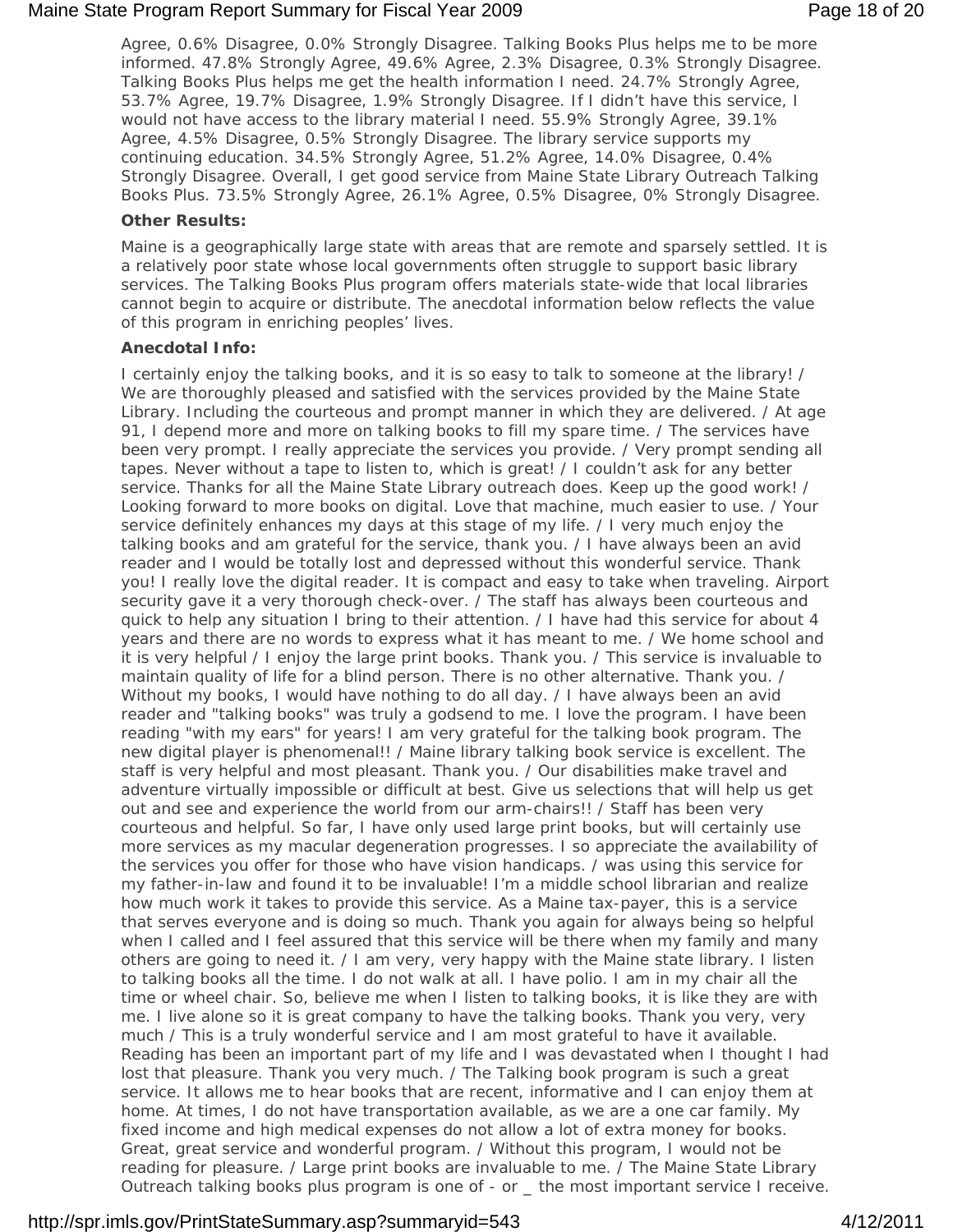| <b>Project Code:</b>                                  | 2009-ME-34621                                                            |
|-------------------------------------------------------|--------------------------------------------------------------------------|
| <b>Project Title:</b>                                 | <b>Project Number:</b>                                                   |
| Van Delivery System                                   |                                                                          |
| <b>Library Name:</b>                                  | <b>Project Director:</b>                                                 |
| Maine State Library                                   | Dean Corner                                                              |
| <b>Phone Number:</b>                                  | Fmail:                                                                   |
| 207-287-5600                                          | dean.corner@maine.gov                                                    |
| <b>Library Building:</b>                              |                                                                          |
| Maine State Library                                   |                                                                          |
| <b>LSTA Funds Expended:</b>                           | <b>Cash Match:</b>                                                       |
| \$10.641                                              | \$18,560                                                                 |
| <b>In Kind Contributions:</b>                         | <b>Total Cost:</b>                                                       |
| \$                                                    | \$29,201                                                                 |
| <b>Number of Persons Served:</b>                      |                                                                          |
| 855,756                                               |                                                                          |
| <b>LSTA Purpose:</b>                                  | <b>State Goal:</b>                                                       |
| Services for lifelong learning                        | 1. Partnering for expansion of library<br>resources & services           |
| <b>IMLS Primary Performance Category:</b>             | <b>IMLS Secondary Performance Category:</b>                              |
| Provide access to information, resources<br>and ideas | Enhance a lifetime of learning opportunities                             |
| <b>Primary Users:</b>                                 | <b>Secondary Users:</b>                                                  |
| Adults, Children, Statewide public                    |                                                                          |
| <b>Primary Services:</b>                              | <b>Secondary Services:</b>                                               |
| Information Access and Services,<br>Interlibrary Loan | Reference services, Document and materials<br>delivery, Resource sharing |
| <b>Start Date:</b>                                    | End Date:                                                                |
| 10/1/2009                                             | 9/30/2010                                                                |
| Statewide?                                            | Partnership?                                                             |
| Exemplary?                                            | OBE-Related?                                                             |
| <b>Project Purpose:</b>                               |                                                                          |

The Statewide Interlibrary Loan Van Delivery Service is a voluntary service where participating libraries use a courier to deliver library books and materials to facilitate interlibrary loan and resource sharing throughout the State of Maine.

#### **Project Activities/Methods:**

The Maine State Library issues an RFP and contracts with a courier to provide delivery of interlibrary loan materials for Maine libraries. All types of libraries - public, school, academic, special, and medical - are eligible to participate in this voluntary service. Each participating library pays a fee based upon the number of stops per week. All material must be contained in special totes. Freedom Xpress USA, Brewer, Maine, is the current courier; they also provide service for the URSUS consortium (University of Maine campuses, Bangor and Portland Public libraries, The Maine Law and Legislative Reference Library and the Maine State Library) as well as Bates, Bowdoin and Colby Colleges. Open enrollment periods to join the van delivery system are May and November. Libraries are required to fill in all fields in a form to request joining the ILL van delivery service. They must also add the days of the week they want pick up (Mon, Tues, Wed, Thurs, and/or Fri) and their library hours. Filling in and submitting this form constitutes a six month